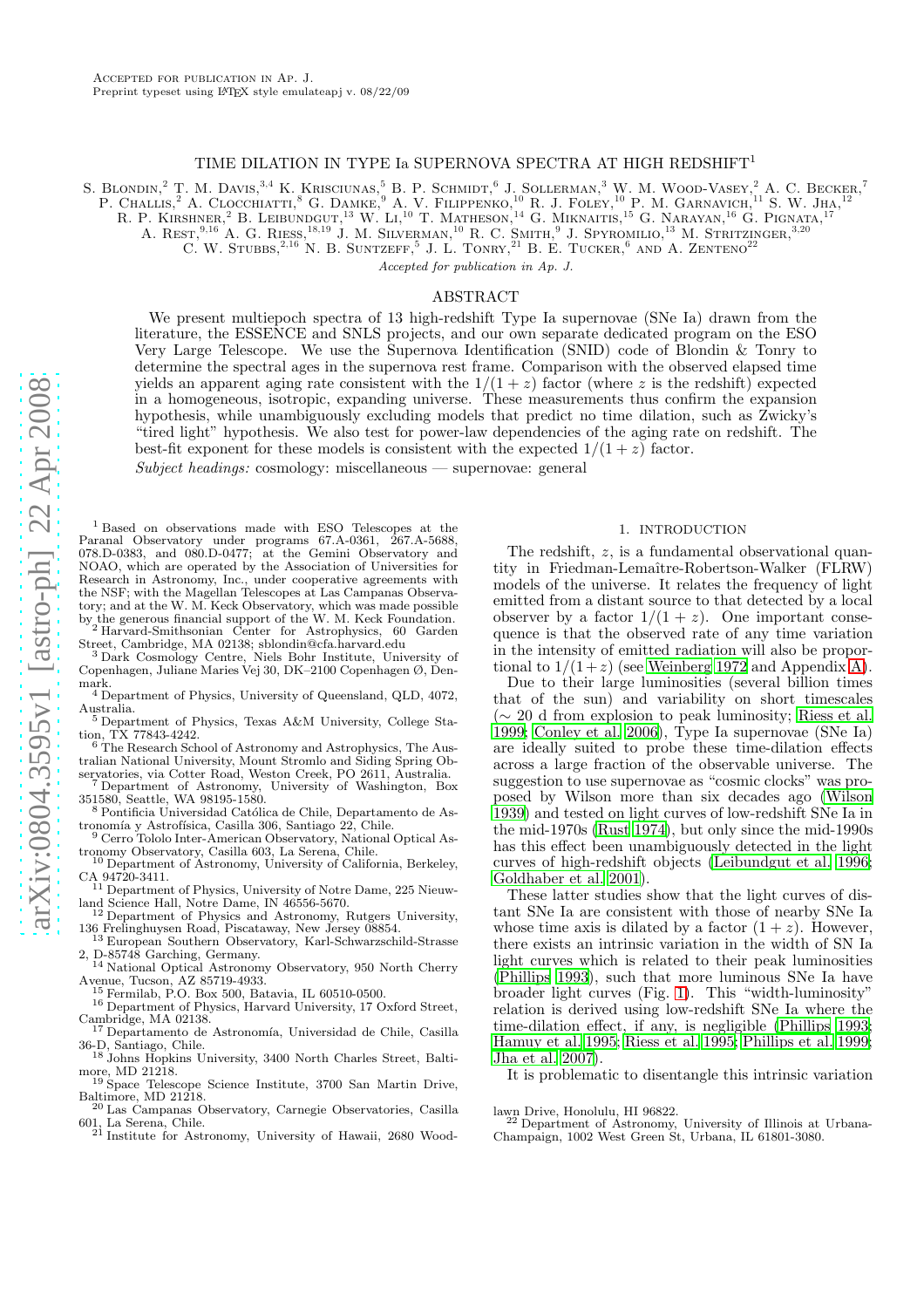

<span id="page-1-0"></span>Fig. 1.— Bolometric light curves of 5 low-redshift SNe Ia taken from [Stritzinger \(2005](#page-13-9)) (from top to bottom: SNe 1991T, 1999ee, 1994D, 1992A, 1993H, and 1991bg). More luminous SNe Ia have broader light curves. SN 1991bg is an example of intrinsically subluminous SNe Ia (maximum  $L_{\text{bol}} < 10^9 L_{\text{sun}}$ ), which are less likely to be found at high redshifts.

of light-curve width with luminosity and the effect of time dilation. To directly test the time-dilation hypothesis one needs to accurately know the distribution of light-curve widths at  $z \approx 0$  and its potential evolution with redshift, whether due to a selection effect (not taken into account by [Goldhaber et al. 2001](#page-12-1)) or an evolution of the mean properties of the SN Ia sample with redshift— as possibly observed by [Howell et al. \(2007](#page-13-10)). Moreover, one needs to probe sufficiently high redshifts ( $z \gtrsim 0.4$ , as done by [Leibundgut et al. 1996;](#page-13-4) [Goldhaber et al. 2001\)](#page-12-1) such that the observed widths of the SN Ia light curves are broader than the intrinsic width of any nearby counterpart.

Furthermore, one might argue that at high redshift we are preferentially finding the brighter events (akin to a Malmquist bias). Such a selection effect would produce a spurious relation in which there would be broader light curves at higher redshifts, without any time dilation.

The spectra of SNe Ia provide an alternative and a more reliable way to measure the apparent aging rate of distant objects. Indeed, the spectra of SNe Ia are remarkably homogeneous at a given age, such that the age of a SN Ia can be determined from a single spectrum with an accuracy of 1–3 d— with no reference to its corresponding light curve [\(Riess et al. 1997;](#page-13-11) [Howell et al. 2005;](#page-13-12) [Blondin & Tonry 2007](#page-12-3)). More importantly, the spectra of SNe Ia spanning a range of luminosities (and hence different intrinsic light-curve widths) evolve uniformly over time [\(Matheson et al. 2008\)](#page-13-13). The use of spectra thus avoids the degeneracy between intrinsic light-curve width and time-dilation effects. While there are some notable examples of deviations from homogeneity in several SNe Ia (e.g., SN 2000cx, [Li et al. 2001a;](#page-13-14) SN 2002cx, [Li et al. 2003](#page-13-15); SN 2002ic, [Hamuy et al. 2003;](#page-13-16) SN 2003fg, [Howell et al. 2006;](#page-13-17) SN 2006gz, [Hicken et al. 2007](#page-13-18)), these outliers are readily identifiable spectroscopically through comparison with a large database of supernova spectra (see Section [2](#page-1-1) and [Blondin & Tonry 2007](#page-12-3)).

As of today there are two published examples of aging rate measurements using spectra of a single SN Ia (SN 1996bj at  $z = 0.574$ , [Riess et al. 1997;](#page-13-11) SN 1997ex at  $z = 0.362$ , [Foley et al. 2005](#page-12-4)). In both cases, the null hypothesis of no time dilation is excluded with high significance  $(> 95\%).$ 

In this paper we present data on 13 high-redshift  $(0.28 \le z \le 0.62)$  SNe Ia for which we have multiepoch spectra. We use the Supernova Identification (SNID) code of [Blondin & Tonry \(2007\)](#page-12-3) to infer the age of each spectrum in the supernova rest frame, from which we determine the apparent aging rate of each SN Ia. These aging rate measurements are then used to test the  $1/(1+\overline{z})$ time-dilation hypothesis expected in an expanding universe. The data enable us for the first time to directly test the time-dilation hypothesis over a large redshift range.

This paper is organized as follows. In Section [2](#page-1-1) we explain how one can determine the age of a SN Ia based on a single spectrum and present the SNID algorithm used for this purpose. The aging rate measurements are presented in Section [3,](#page-3-0) and the time-dilation hypothesis (amongst others) is tested against the data in Section [4,](#page-6-0) with the help of model selection statistics (information criteria). Conclusions follow in Section [5.](#page-8-0)

# <span id="page-1-1"></span>2. DETERMINING THE AGE OF A SN Ia SPECTRUM

# 2.1. SN Ia Spectral Evolution

The spectra of SNe Ia consist of blended spectral lines, with a profile shape characteristic of stellar outflows. This line profile (also known as a "P Cygni" profile) consists of an emission component symmetric about the line center, and an absorption component that is blueshifted by the  $\sim 10,000 \text{ km s}^{-1}$  expansion velocity of the SN ejecta [\(Pinto & Eastman 2000\)](#page-13-19). The expansion also causes a Doppler broadening of both components, such that a typical spectroscopic feature in SN Ia spectra has a width of  $\sim 100 \text{\AA}$ . As the ejecta expand, the photosphere recedes in the comoving frame of the supernova, such that the spectra probe deeper layers of the ejecta with time. Given the homologous nature of the expansion (velocity proportional to radius), and the chemical stratification in the SN ejecta [\(Nomoto et al. 1984;](#page-13-20) [Stehle et al.](#page-13-21) [2005;](#page-13-21) [Mazzali et al. 2008\)](#page-13-22), deeper layers correspond to lower expansion velocities and an increased abundance of iron-peak elements. The impact on the spectra is twofold. First, the blueshift of  $\tilde{S}N$  Ia spectral lines decreases with time (by as much as  $\sim 1000$  km s<sup>-1</sup> per day; [Benetti et al. 2005](#page-12-5); [Blondin et al. 2006\)](#page-12-6). Second, due to the varying chemical composition at the photosphere, the relative shapes and strengths of spectral features change on a timescale of days.

This complex spectral evolution is nonetheless predictable to a large extent. At a given age, the spectra are remarkably homogeneous among different "normal" SNe Ia. According to [Li et al. \(2001b\)](#page-13-23), these constitute  $\sim 65\%$  of the local SN Ia sample, the rest consisting of intrinsically subluminous ( $\sim 15\%$ ) or overluminous (∼ 20%) events, whose spectra show deviations from those of normal SNe Ia. Subluminous SNe Ia are less likely to be found at high redshifts; in fact, no such object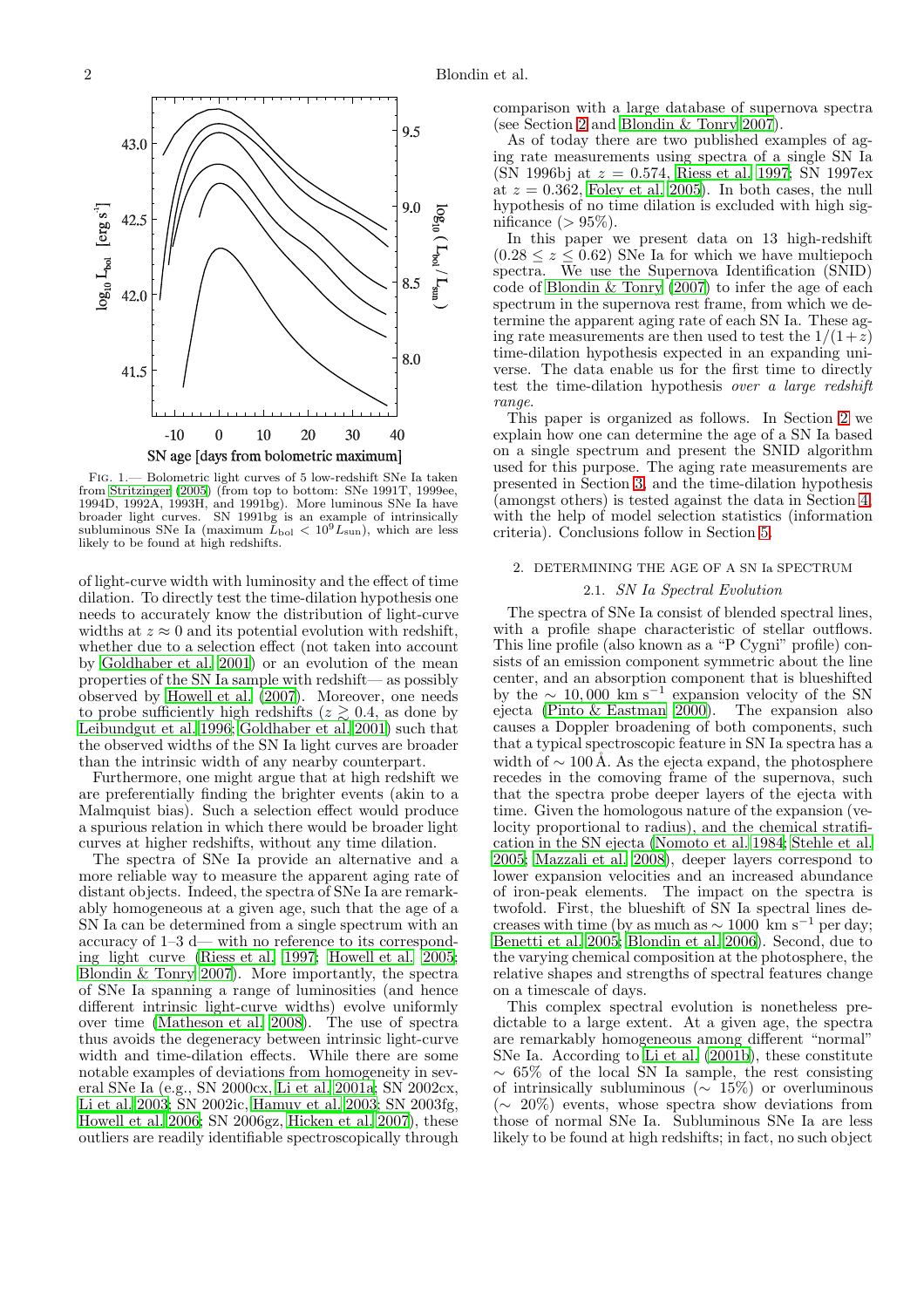

<span id="page-2-0"></span>Fig. 2.— Standard (light gray) and maximum (dark gray) deviation from the mean spectrum (black line) for the 22 low-redshift SNe Ia for which we report an aging rate measurement (see Sec-tion [4\)](#page-6-0), at four different ages  $-$  given in days from  $B$ -band maximum light. A low-order curve has been divided out from each spectrum to reveal the relative shapes and strengths of the various spectroscopic features.

has been spectroscopically confirmed in any high-redshift supernova search to this day (e.g., [Matheson et al. 2005;](#page-13-24) [Howell et al. 2005\)](#page-13-12). In what follows we only consider normal and overluminous SNe Ia. In a separate paper we will show that none of the SNe Ia in the high-redshift sample presented here (see Section [4\)](#page-6-0) has a spectrum or light curve consistent with the subluminous variety of SNe Ia.

The spectroscopic homogeneity of SNe Ia holds even when we consider both normal and overluminous objects in a representative sample of nearby events. In Fig. [2](#page-2-0) we show the mean spectrum for the 22 low-redshift SNe Ia for which we report an aging rate measurement (see Section [4\)](#page-6-0), at four different ages. While there is an intrinsic spectral variance among these different SNe Ia — some spectroscopic features correlate with luminosity (e.g., [Nugent et al. 1995;](#page-13-25) [Matheson et al. 2008](#page-13-13)), the average deviations from the mean spectrum are small, and all spectra evolve in a similar manner over the course of several days, independent of light-curve width.

Both the homogeneity and rapid evolution of SN Ia spectra enables an accurate determination of the age of a single spectrum. We explain how this is achieved in practice in the following section.

# 2.2. The SNID Algorithm

<span id="page-2-1"></span>Given a large database of finely time-sampled SN Ia spectral templates, we can determine the age of a given input spectrum by finding the best-match template(s) in the database. There are several standard techniques to do this (see [Blondin & Tonry 2007](#page-12-3) for a review). In this paper, we use an implementation of the correlation techniques of [Tonry & Davis \(1979](#page-13-26)): SNID [\(Blondin & Tonry 2007\)](#page-12-3). SNID automatically determines the type, redshift, and age of a supernova spectrum. We refer the reader to that paper for a more detailed discussion.

The redshift of the input spectrum is a free parameter in SNID, although it can be fixed to a specific value. Comparison of the SNID redshifts with those determined from narrow emission and absorption lines in the hostgalaxy spectra (typically accurate to  $\lesssim 100$  km s<sup>-1</sup>; see [Falco et al. 1999](#page-12-7)) yields a dispersion about the one-toone correspondence of only  $\sigma_z \approx 0.005$  out to a redshift  $z \approx 0.8$  [\(Blondin & Tonry 2007\)](#page-12-3).

Similarly, comparison of the SNID ages with those determined using the corresponding light curves yields a typical accuracy  $\lt 3$  d, comparable to other algorithms [\(Riess et al. 1997;](#page-13-11) [Howell et al. 2005\)](#page-13-12). However, the age error is systematically overestimated. In this paper, we estimate the error as follows: each spectrum in the SNID database is trimmed to match the rest-frame wavelength range of the input spectrum, and is correlated with all other spectra in the database (except those corresponding to the same supernova). The age error is then given by the mean variance of all template spectra whose SNID age is within one day of the initial estimate.

The success of SNID and similar algorithms lies primarily in the completeness of the spectral database. In Fig. [3](#page-3-1) we show the age distribution of the SN Ia templates used in SNID for this paper (these do not include subluminous SNe Ia). This database comprises 959 spectra of 79 low-redshift ( $z \leq 0.05$ ) SNe Ia with ages between −15 and +50 d from maximum light. The spectra are taken from the literature, from public databases (such as SUSPECT<sup>23</sup> or the CfA Supernova Archive<sup>24</sup>), or from a set of unpublished spectra from the CfA Supernova Program. A full reference to all spectra in the SNID database is given by [Blondin & Tonry \(2007](#page-12-3)). It is important to note that each template spectrum is shifted to zero redshift and that each template age is corrected for the expected  $(1+z)$  time-dilation factor. Because all the template SNe Ia are at low redshift ( $z \lesssim 0.05$ ), this is a very small correction, and we will see in Section [4](#page-6-0) that this has no impact on the aging rate measurements. Thus, SNID determines the age a supernova would have at  $z = 0$  — that is, in the supernova rest frame.

The number of SNe Ia shown in Fig. [3](#page-3-1) is large enough that we can select a subsample (shown as an open histogram) on which to conduct age determinations and aging rate measurements on low-redshift SNe Ia. The size of this subsample is set by the requirement that removing it from the SNID database would leave a sufficient number of templates in a given age bin for a reliable age determination (see [Blondin & Tonry 2007\)](#page-12-3). It was also chosen to include a sufficient number of intrinsically overluminous SNe Ia: indeed, there are five such SNe Ia (SNe 1997br, 1998ab, 1999dq, 1999gp, and 2001eh) in this subsample, accounting for  $\sim 20\%$  by number of objects and spectra. For these specific tests, the templates

<sup>23</sup> http://bruford.nhn.ou.edu/∼suspect/index1.html

<sup>24</sup> http://www.cfa.harvard.edu/supernova/SNarchive.html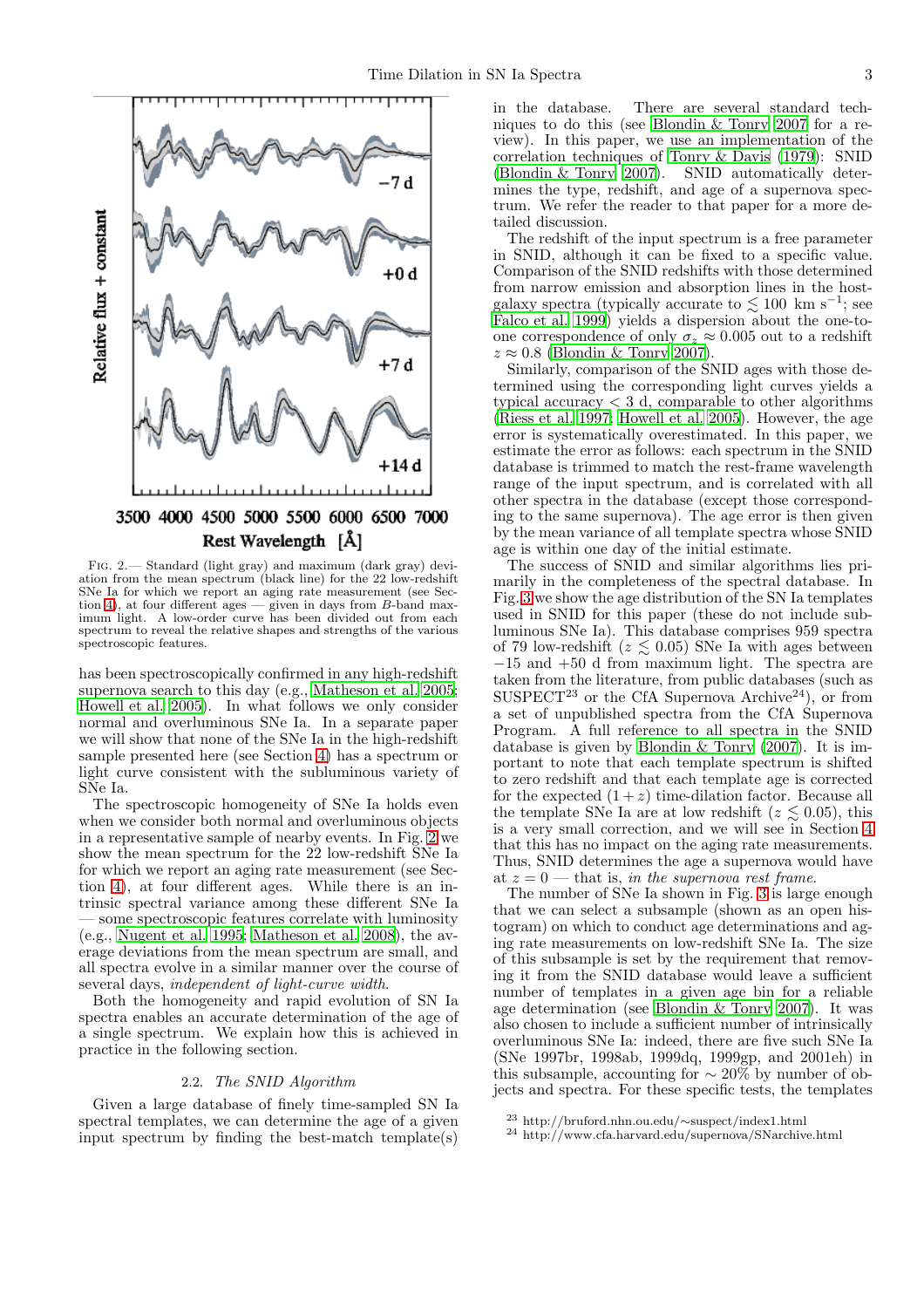

<span id="page-3-1"></span>Fig. 3.— Age distribution of the 79 SN Ia templates used in SNID (hatched histogram). There are a total of 959 spectra with ages between  $-15$  and  $+50$  d from B-band maximum light. The open histogram shows the subsample of 145 spectra from 22 SNe Ia (restricted to ages between −10 and 30 d from maximum) for which we report an aging rate measurement (see Section [4\)](#page-6-0).

corresponding to the 22 SNe Ia in this subsample are temporarily removed from the SNID database to avoid biasing the age determination.

We deliberately restrict this subsample to ages between  $-10$  and  $+30$  d from maximum light. Before  $-10$  d, the number of spectral templates in the SNID database drops rapidly, and the age determination is inaccurate. Past +30 d, the spectra of SNe Ia do not evolve as rapidly as around maximum light, and the age determination is less precise [\(Blondin & Tonry 2007](#page-12-3)).

# 3. AGING RATE AT HIGH REDSHIFTS

### 3.1. Spectroscopic Data

<span id="page-3-0"></span>Our aging rate measurements at high redshifts are based on a sample of 35 spectra of 13 SNe Ia in the redshift range  $0.28 \leq z \leq 0.62$ . These include previously published data by the High-Z Supernova Search Team (SN 1996bj, [Riess et al. 1997\)](#page-13-11), the Supernova Cosmology Project (SN 1997ex, [Foley et al. 2005;](#page-12-4) SN 2001go, [Lidman et al. 2005\)](#page-13-27), and the ESSENCE project (SNe 2002iz, b027, and 2003js, [Matheson et al.](#page-13-24) [2005\)](#page-13-24). For SN 2001go we present our own reductions of the three epochs of spectroscopic data obtained from the ESO Science Archive Facility<sup>25</sup>, as only the first spectrum was published by [Lidman et al. \(2005\)](#page-13-27). The spectra of SN 04D2an (the highest-redshift SN Ia in this sample) were obtained by members of the Supernova Legacy Survey (SNLS), and will be published as part of a larger sample of SNLS data by Stéphane Basa and coworkers. SN 2006tk will be published alongside the complete ESSENCE supernova dataset in the near future.

The other five SNe Ia (SNe 2006mk, 2006sc, 2007tg, 2007tt, 2007un) are ESSENCE targets which were observed spectroscopically through two dedicated "Targetof-Opportunity" programs at the ESO Very Large Tele- $\text{scope}^{\bar{2}6}.$ 

Details on the instrumental setup and data reduction

<span id="page-3-2"></span>TABLE 1 Comparison of galaxy and supernova **REDSHIFTS** 

| $_{\rm SN}$<br>(1)   | $z_{GAL}$<br>(2)                         | $z_{\rm SN}$<br>(3) | $z_{\rm SNID}$<br>(4) |
|----------------------|------------------------------------------|---------------------|-----------------------|
|                      |                                          |                     |                       |
| 1996bi               | 0.574                                    | 0.581(0.005)        | (0.008)<br>0.580      |
|                      |                                          |                     | (0.008)<br>0.582      |
| 1997ex               | $\;\:0.361$                              | 0.362(0.002)        | 0.362<br>(0.005)      |
|                      |                                          |                     | 0.361<br>(0.004)      |
|                      |                                          |                     | 0.362<br>(0.004)      |
| $2001$ go            | 0.552                                    | 0.552(0.005)        | 0.552<br>(0.008)      |
|                      |                                          |                     | 0.556<br>(0.008)      |
|                      |                                          |                     | (0.009)<br>0.550      |
| 2002iz               | 0.427                                    | 0.425(0.004)        | 0.422<br>(0.006)      |
|                      |                                          |                     | 0.428<br>(0.006)      |
| b027                 |                                          | 0.315(0.003)        | (0.006)<br>0.315      |
|                      |                                          |                     | 0.315<br>(0.004)      |
| $2003$ <sub>is</sub> | 0.363                                    | 0.361(0.003)        | 0.359<br>(0.004)      |
|                      |                                          |                     | 0.363<br>(0.006)      |
| 04D2an               | 0.621                                    | 0.614(0.006)        | (0.007)<br>0.608      |
|                      |                                          |                     | 0.625<br>(0.011)      |
| $2006\mathrm{mk}$    | 0.475                                    | 0.477(0.003)        | 0.479<br>(0.005)      |
|                      |                                          |                     | (0.007)<br>0.478      |
|                      |                                          |                     | (0.008)<br>0.474      |
|                      |                                          |                     | 0.476<br>(0.006)      |
| 2006sc               | 0.357                                    | 0.356(0.004)        | (0.007)<br>0.355      |
|                      |                                          |                     | (0.007)<br>0.357      |
|                      |                                          |                     | 0.356<br>(0.006)      |
| $2006$ tk            | .                                        | 0.312(0.003)        | 0.312<br>(0.006)      |
|                      |                                          |                     | (0.003)<br>0.310      |
|                      |                                          |                     | 0.315<br>(0.006)      |
| $2007$ tg            | .                                        | 0.502(0.004)        | 0.503<br>(0.009)      |
|                      |                                          |                     | (0.008)<br>0.503      |
|                      |                                          |                     | 0.502<br>(0.007)      |
| $2007$ tt            | 0.374                                    | 0.376(0.004)        | 0.367<br>(0.008)      |
|                      |                                          |                     | (0.007)<br>0.379      |
|                      |                                          |                     | 0.377<br>(0.005)      |
| $2007$ un            | 0.283                                    | 0.285(0.004)        | 0.287<br>(0.006)      |
|                      |                                          |                     | (0.007)<br>0.285      |
|                      |                                          |                     | (0.005)<br>0.285      |
| $\sim$ $\sim$        | $\mathbf{r}$<br>$\overline{\phantom{a}}$ | $(1)$ $(2)$         | $\sim$                |

*Column headings:* (1) SN name. (2) Galaxy redshift (the typical error is < 0.001). (3) SN redshift, quoted as the error-weighted mean of the individual redshifts for each epoch. (4) SNID redshift for each epoch, in order of increasing age.

can be found in the aforementioned references. The rest of the data will be presented more thoroughly in a separate publication. All of the data are shown in Fig. [4.](#page-4-0)

We use SNID to determine the redshift of each spectrum. The redshift of a given supernova  $(z_{SN})$  is then computed as the error-weighted mean of the SNID redshifts  $(z_{\rm SNID})$  for each of its spectra (Table [1\)](#page-3-2). For ten SNe Ia, we also have a redshift determination from the host galaxy  $(z<sub>GAL</sub>)$ . Comparison with the supernova redshift shows an excellent agreement between the two measurements (better than 1%). For the three remaining SNe Ia (SNe b027, 2006tk, and 2007tg), only the SNID redshift is available, but the different redshift measurements for individual spectra all agree to within  $1\sigma$ , and we are confident about their accuracy. In what follows, we will use the galaxy redshift when available for the age and aging rate measurements. Given the excellent agreement between  $z_{GAL}$  and  $z_{SN}$ , this choice has negligible impact on our results.

#### 3.2. Accuracy of Relative Age Determination

<span id="page-3-3"></span>An accurate determination of the rate of aging involves accurate knowledge of age differences. In what follows we test how well SNID determines differential ages using

 $^{25}$ http://www.eso.org/sci/archive/  $\cdot$ 

 $^{26}$  Programs 078.D-0383 and 080.D-0477; PI: Jesper Sollerman.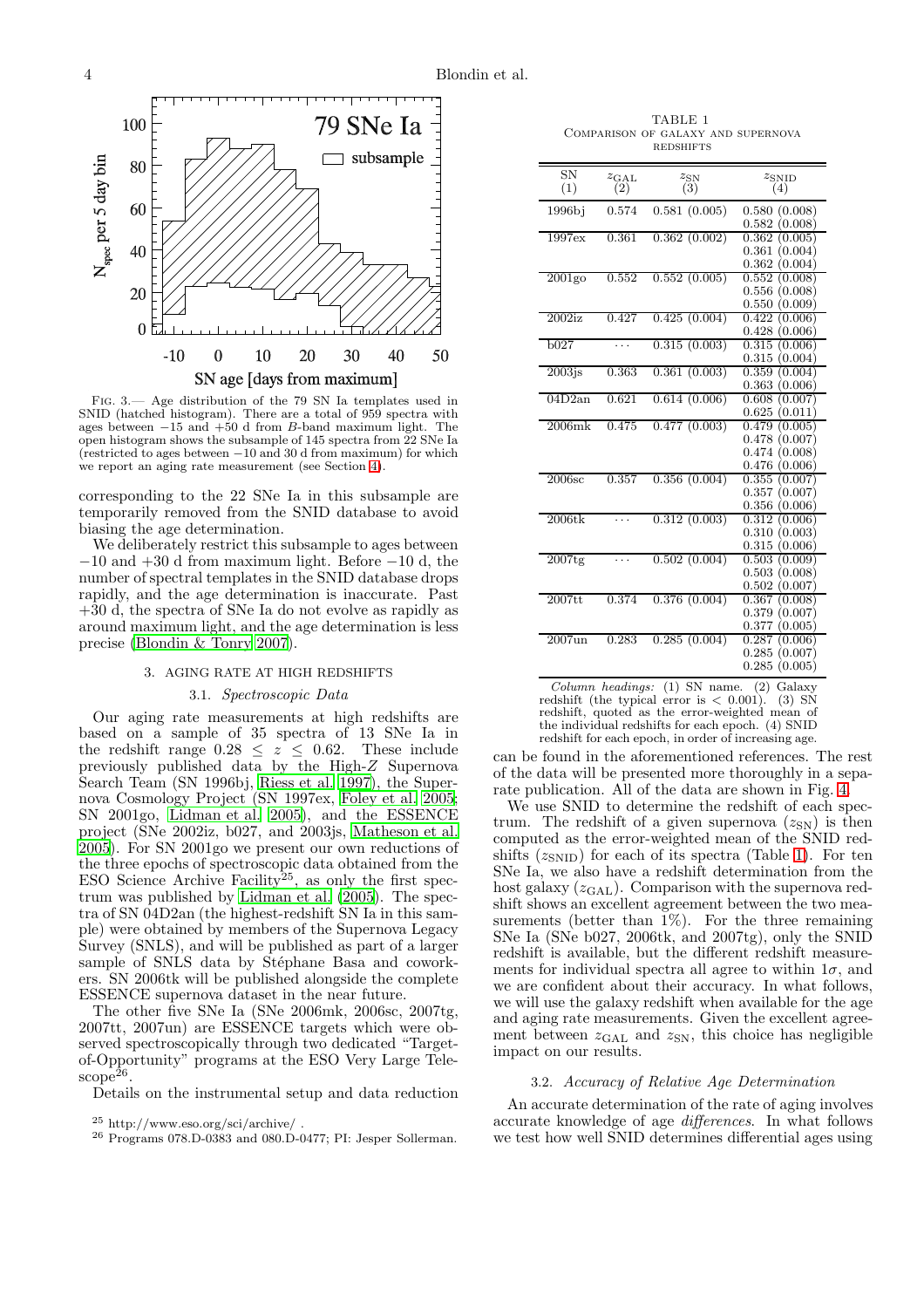

<span id="page-4-0"></span>FIG. 4.— Multiepoch spectra of the 13 high-redshift SNe Ia used in this study, binned to  $10 \text{ Å}$  (gray). The vertical offset between each spectrum is for clarity only, and does not reflect differences in flux density  $(F_{\lambda}; \text{ erg s}^{-1} \text{cm}^{-2} \text{\AA}^{-1})$  between them. In each plot, the age of the supernova increases downwards, and the observed time (in days) from the first spectrum is indicated. Overplotted in black is a smoothed version using the inverse-variance-weighted Gaussian algorithm of [Blondin et al. \(2006](#page-12-6)).

the subsample of low-redshift SNe Ia presented in Section [2.2.](#page-2-1) While the determination of absolute ages has no impact on the main result of this paper, we discuss their accuracy in Appendix [B.](#page-11-0)

We determine the rest-frame age  $(t_{\text{spec}})$  of each of the 145 spectra in the low-redshift subsample of 22 SNe Ia. We then compute the absolute age difference  $(\Delta t_{\rm spec})$ between each unique pair of spectra corresponding to a given supernova. This amounts to 631 pairs. This age difference is then compared with the absolute observerframe age difference  $(\Delta t_{\rm obs})$  for each spectrum pair. Since  $z \approx 0$  for this subsample,  $\Delta t_{\rm spec}$  can be directly

compared to  $\Delta t_{\rm obs}$  with no correction for time dilation. Given the restriction to ages between −10 and +30 d from maximum light in the low-redshift subsample,  $\Delta t_{\text{spec}}$  (and hence  $\Delta t_{\text{obs}}$ ) is at most 40 d.

The results are displayed in the upper panel of Fig. [5.](#page-5-0) There is good agreement between  $\Delta t_{\text{spec}}$  and  $\Delta t_{\text{obs}}$ , with a dispersion of only 2.0 d about the one-to-one correspondence. For  $\Delta t_{\rm obs} \gtrsim 30$  d, however, SNID systematically underestimates the age difference by  $\sim 1.5$  d. This is more apparent in the plot of residuals in the middle panel. it is mainly due to a systematic overestimate of rest-frame ages  $t_{\rm spec} \lesssim -7$  d from maximum light, due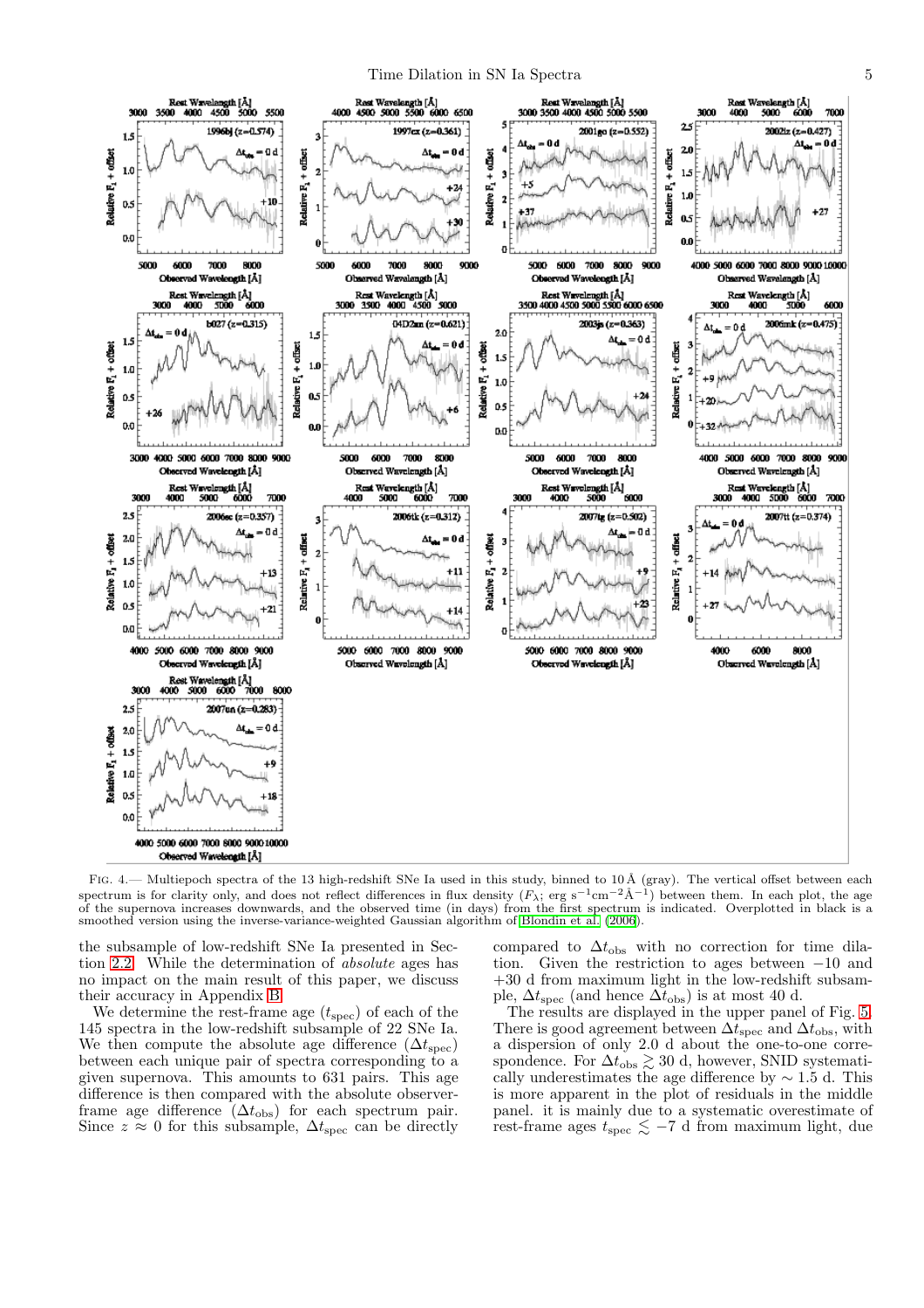

<span id="page-5-0"></span>FIG. 5.— Upper panel: Rest-frame age difference  $(\Delta t_{\rm spec})$  vs. observer-frame age difference  $(\Delta t_{\rm obs})$  for each spectrum pair for a given supernova. There are 631 such pairs, with a dispersion of 2.0 d about the one-to-one correspondence. Middle panel: Residuals in the upper panel vs.  $\Delta t_{\rm obs}$ . Lower panel: Ratio of  $\Delta t_{\rm spec}$  to  $\Delta t_{\rm obs}$ , again vs.  $\Delta t_{\rm obs}$ . For  $\Delta t_{\rm obs} > 6$  d, the fractional difference is less than 20%.

to the lack of spectral templates in the SNID database with similar ages (see Fig. [3](#page-3-1) and [Blondin & Tonry 2007\)](#page-12-3).

The lower panel of Fig. [5](#page-5-0) shows the absolute fractional age difference vs.  $\Delta t_{\rm obs}$ . The quantity  $|\Delta t_{\rm obs}/\Delta t_{\rm spec}|$ is a direct measure of the accuracy we can achieve for the aging rate determination. As expected, the fractional age difference decreases with increasing age difference. For  $\Delta t_{\rm obs} > 6$  d, this difference drops below 20%. The high-redshift data presented in the previous section span a sufficient range of observer-frame age difference that the aging rate determination is accurate. Note that the systematic underestimate of the age difference for  $\Delta t_{\rm obs} \gtrsim 30$  d results in a negligible fractional difference.

#### 3.3. Aging Rate Determination

<span id="page-5-2"></span>The rest-frame age of each high-redshift SN Ia spectrum  $(t_{\text{spec}})$  is determined as outlined in Section [2.2.](#page-2-1) In each case, we fix the redshift to that determined in the previous section. The results are displayed in Table [2,](#page-5-1) along with the corresponding observed date of each spectrum  $(t_{\rm obs})$ . However, since the aging rate determination depends on age differences (see previous Section), we also report the observer-frame and rest-frame age from the first spectrum, respectively denoted  $\Delta t_{obs}$  and  $\Delta t_{spec}$  in Table [2.](#page-5-1)

We can then trivially compute the aging rate for each supernova. This is simply done through a least-squares fit of a line to  $\Delta t_{\rm spec}$  versus  $\Delta t_{\rm obs}$ . The slope of the line is a measure of the aging rate, which should equal  $1/(1+z)$ in an expanding universe (see Appendix [A\)](#page-9-0). Were there no time dilation, the aging rate would equal one. The

<span id="page-5-1"></span>TABLE 2 Observer-frame and rest-frame age **DIFFERENCES** 

| <b>SN</b> | $t_{\rm obs}$      | $t_{\rm spec}$                | $\Delta t_{\rm obs}$ | $\Delta t_{\rm spec}$           |
|-----------|--------------------|-------------------------------|----------------------|---------------------------------|
| (1)       | (2)                | (3)                           | (4)                  | (5)                             |
| 1996bj    | 367.99             | (3.0)<br>$-2.2\,$             | 0.00                 | 0.0(3.0)                        |
|           | 378.04             | 3.1<br>(2.2)                  | 10.05                | 5.3<br>(2.2)                    |
| 1997ex    | 815.08             | $-1.6$<br>Ί<br>.6)            | 0.00                 | 0.0<br>$1.6^{\circ}$            |
|           | 839.96             | (2.1)<br>17.4                 | 24.88                | (2.1)<br>19.0                   |
|           | 846.03             | (2.0)<br>21.2                 | 30.95                | (2.0)<br>22.8                   |
| $2001$ go | 2021.70            | 7.9<br>(2.3)                  | 0.00                 | $2.3^{\circ}$<br>0.0            |
|           | 2027.69            | 1.7)<br>9.8                   | 5.99                 | (1.7)<br>1.9                    |
|           | 2059.17            | (1.6)<br>31.2                 | 37.47                | $^{\prime}1.6^{\prime}$<br>23.3 |
| $2002$ iz | 2586.95            | $-0.5$<br>$2.2^{\circ}$       | 0.00                 | $2.2^{\circ}$<br>0.0            |
|           | 2614.57            | 1.2<br>17.6                   | 27.62                | 18.1<br>1.2                     |
| b027      | 2589.95            | 3.5<br>1.8                    | 0.00                 | 0.0<br>1.8                      |
|           | 2616.57            | 18.4<br>1.6                   | 26.62                | 21.9<br>1.6                     |
| $2003$ js | 2942.46            | $-4.9$<br>1.6                 | 0.00                 | 0.0<br>$1.6\,$                  |
|           | 2966.71            | 12.5<br>1.2)                  | 24.25                | 17.4<br>(1.2)                   |
| 04D2an    | 3026.20            | $-2.5$<br>1.6)                | 0.00                 | 0.0<br>$1.6^{\circ}$            |
|           | 3032.20            | 1.3<br>0.9                    | 6.00                 | 1.3<br>3.4                      |
| $2006$ mk | 4031.71            | 6.2<br>0                      | 0.00                 | 0.0<br>1<br>.0                  |
|           | 4040.72            | (2.2)<br>$-0.6$               | 9.01                 | (2.2)<br>5.6                    |
|           | 4051.77            | 7.3<br>(1.9)                  | 20.06                | 13.5<br>1.9                     |
|           | 4063.78            | 18.5<br>1.8                   | 32.07                | 24.7<br>1.8                     |
| 2006sc    | 4063.58            | 0.9<br>1.6                    | 0.00                 | 0.0<br>$\overline{1.6}$         |
|           | 4076.65            | 1.4)<br>9.8                   | 13.07                | 1.4<br>8.9                      |
|           | 4084.68            | 13.4<br>$\left( 2.2\right)$   | 21.10                | 12.5<br>2.2                     |
| $2006$ tk | 4089.57            | 8.8<br>$2.4^{\circ}$          | 0.00                 | 2.4<br>0.0                      |
|           | 4100.57            | (2.0)<br>0.3                  | 11.00                | 2.0<br>9.1                      |
|           | 4103.59            | 2.9<br>0.9                    | 14.02                | 11.7<br>0.9                     |
| $2007$ tg | 4381.75            | -6.1<br>2.0                   | 0.00                 | 0.0<br>2.0                      |
|           | 4391.65<br>4405.61 | $-0.5$<br>1.8)<br>1.5<br>10.0 | 9.90<br>23.86        | 5.6<br>(1.8)<br>1.5<br>16.1     |
| $2007$ tt | 4415.81            | $-5.0$<br>2.1                 |                      | 2.1<br>0.0                      |
|           | 4430.65            | (1.4)<br>6.1                  | 0.00<br>14.84        | 11.1<br>(1.4)                   |
|           | 4443.58            | $2.2^{\circ}$<br>14.9         | 27.77                | 2.2<br>19.9                     |
| $2007$ un | 4441.61            | $3.2\,$<br>$2.2^\circ$        | 0.00                 | (2.2)<br>0.0                    |
|           | 4451.60            | 1.3<br>11.1                   | 9.99                 | 7.9<br>(1.3)                    |
|           | 4460.58            | 17.7<br>(1.4)                 | 18.97                | (1.4)<br>14.5                   |
|           |                    |                               |                      |                                 |

*Column headings:* (1) SN name. (2) Julian date  $(JD)$  minus 2,450,000 at midpoint of observation. (3) SN rest-frame age in days from maximum light, derived from the cross-correlation with spectral templates using SNID. (4) Observer-frame days from first spectrum. (5) Rest-frame days from first spectrum.

results are displayed in Fig. [6.](#page-6-1)

We note that comparing the inverse of the slope in Fig. [6](#page-6-1) (denoted "age factor" by [Foley et al. 2005\)](#page-12-4) and  $(1 + z)$  leads to asymmetric errors. The errors on the "age factor"  $[\equiv (1 + z)]$  become highly non-Gaussian when the uncertainties of the individual age measurements are large  $($  $\geq 1$  d, as is the case in this paper, and in [Foley et al. 2005](#page-12-4) for SN 1997ex), whereas the errors on the aging rate  $[\equiv 1/(1 + z)]$  are always Gaussian. This is illustrated in Fig. [7](#page-6-2) using a Monte Carlo simulation of the age measurements for SN 1997ex presented by [Foley et al. \(2005\)](#page-12-4). Using the same errors on the individual age measurements, the distribution of the slope measurements is highly non-Gaussian in  $(1 + z)$  space, while it is normally distributed in  $1/(1+z)$  space.

The individual aging rate measurements presented here alone reject models that predict no time dilation at a high significance (up to  $\sim 6\sigma$ ), and all (except for SN 2006mk) are within  $1\sigma$  of the expected  $1/(1+z)$  factor. In the next section we combine all aging rate measurements (including those for the low-redshift sample) to test each hypothesis more thoroughly.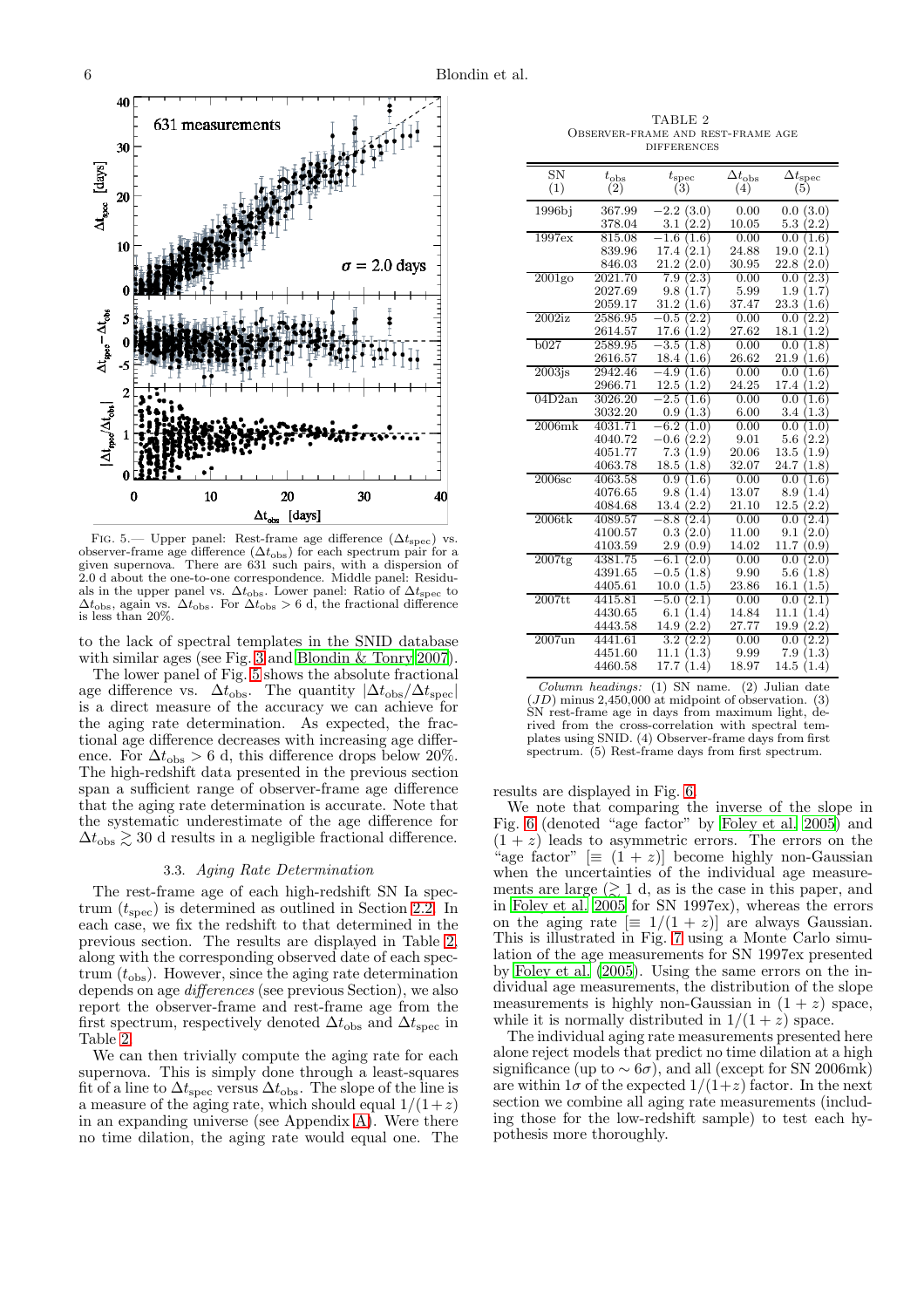

<span id="page-6-1"></span>FIG. 6.— Comparison of rest-frame ( $\Delta t_{\rm spec}$ ) and observer-frame ( $\Delta t_{\rm obs}$ ) time from the first spectrum, for each of the 13 high-redshift<br>SNe Ia in our sample. The abscissa and ordinate ranges are both set to [-3,+40] gives a measurement of the apparent aging rate of the supernova, which is compared to the expected  $1/(1+z)$  value. The dotted line in each plot corresponds to  $\Delta t_{\text{spec}} = \Delta t_{\text{obs}}$ . each plot corresponds to  $\Delta t_{\rm spec}$ 



<span id="page-6-2"></span>Fig. 7.— Monte Carlo results illustrating the advantage of working in  $1/(1+z)$  space for time-dilation measurements. Solid lines: recovered slope (in standard deviations from the mean,  $\mu$ ) in  $(1+z)$ (left) and  $1/(1+z)$  space (right), using the SN age errors reported by [Foley et al. \(2005](#page-12-4)). The distribution is highly non-Gaussian in the former case.

## <span id="page-6-0"></span>4. TESTING THE  $1/(1 + z)$  TIME-DILATION HYPOTHESIS

We have determined the aging rate for the subsample of 22 low-redshift SNe Ia. We combine these aging rates with those determined for the 13 high-redshift SNe Ia of our sample (see Table [3\)](#page-7-0) to test the  $1/(1+z)$  time-dilation hypothesis. As noted in Section [3.2](#page-3-3) and Appendix [B,](#page-11-0) these measurements rely on a database of SN Ia spectra whose ages have already been corrected for the expected  $1/(1+z)$  time-dilation factor. However, since all SNe Ia in the SNID database are at redshifts  $z \leq 0.05$ , the correction is small  $(\leq 1 \text{ d})$  and has a negligible impact on the aging rate measurements.

All aging rate measurements are shown in Fig. [8.](#page-8-1) The solid line shows the expected  $1/(1+z)$  time-dilation factor, while the dashed line represents the "tired light" hypothesis of [Zwicky \(1929\)](#page-13-28). According to this hypothesis, photons lose energy as they interact with matter and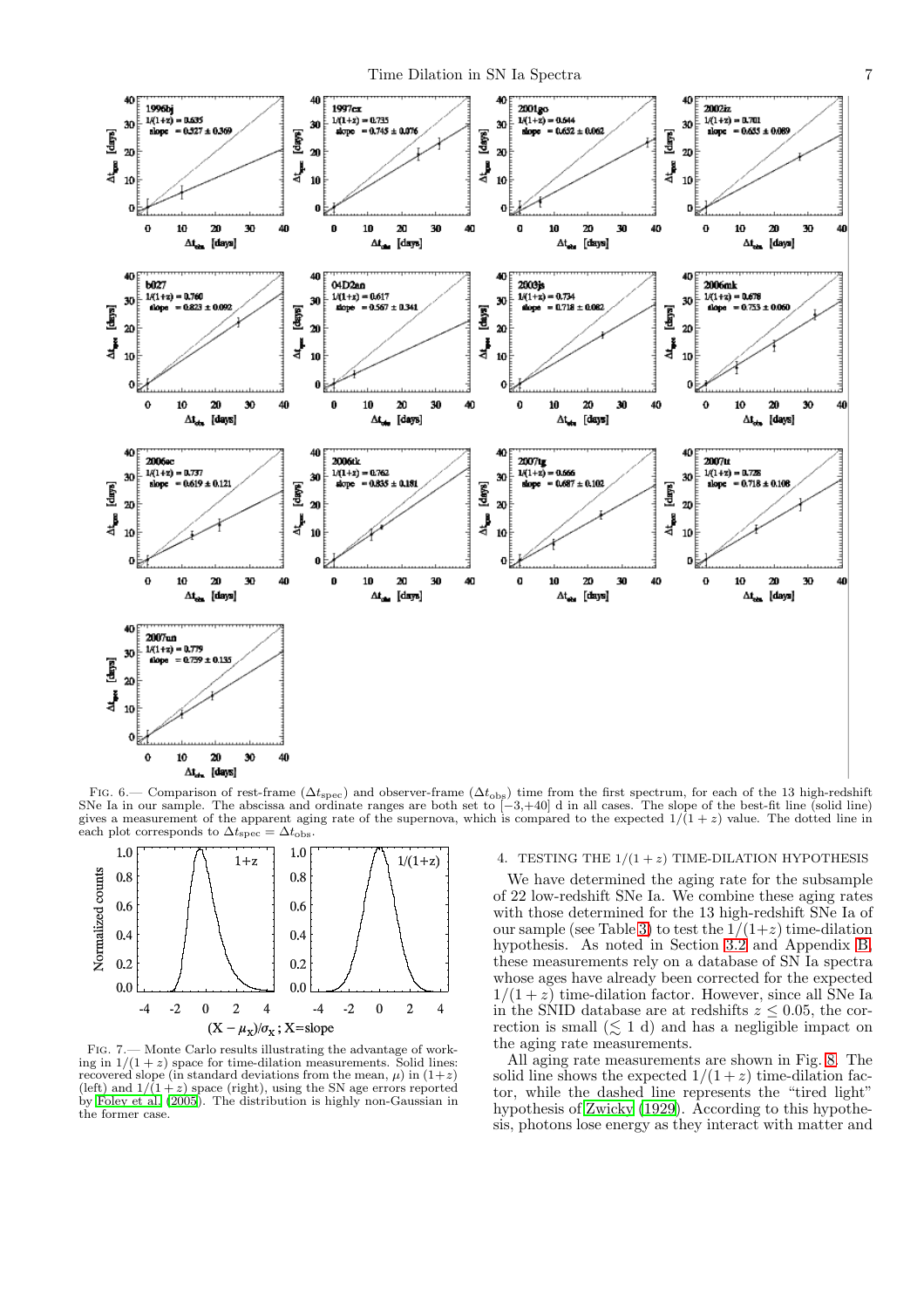<span id="page-7-0"></span>TABLE 3 Aging rate measurements

| <b>SN</b>          | $\boldsymbol{z}$ | $1/(1+z)$                | Aging rate       |
|--------------------|------------------|--------------------------|------------------|
|                    | Low redshift     | (z < 0.04)               |                  |
| 1981B              | 0.006            | 0.994                    | 1.099<br>(0.071) |
| 1989B              | 0.002            | 0.998                    | 1.036<br>(0.079) |
| 1992A              | 0.006            | 0.994                    | 1.040<br>(0.077  |
| 1994D              | 0.002            | 0.998                    | 1.011<br>(0.152  |
| 1996X              | 0.007            | 0.993                    | 0.886<br>(0.116) |
| 1997 <sub>br</sub> | 0.007            | 0.993                    | 1.120<br>(0.149  |
| 1998V              | 0.018            | 0.983                    | 1.047<br>(0.166) |
| 1998ab             | 0.027            | 0.974                    | 0.987<br>(0.151) |
| 1998dm             | 0.007            | 0.993                    | 0.778<br>(0.119) |
| 1998eg             | 0.025            | 0.976                    | 0.883<br>(0.085  |
| 1999cl             | 0.008            | 0.992                    | 0.870<br>(0.122  |
| 1999dq             | 0.014            | 0.986                    | 0.928<br>(0.055) |
| 1999ej             | 0.014            | 0.986                    | 1.147<br>(0.159) |
| 1999gp             | 0.027            | 0.974                    | 0.839<br>(0.060) |
| 2000fa             | 0.021            | 0.979                    | 0.884<br>(0.076) |
| 2001V              | 0.015            | 0.985                    | 0.973<br>(0.072) |
| 2001eh             | 0.037            | 0.964                    | 1.148<br>(0.107  |
| 2001ep             | 0.013            | 0.987                    | 0.925<br>(0.086  |
| $2002\mathrm{ha}$  | 0.014            | 0.986                    | 0.973<br>(0.134) |
| 2003c <sub>g</sub> | 0.004            | 0.996                    | 1.006<br>(0.131) |
| 2003du             | 0.006            | 0.994                    | (0.091)<br>0.909 |
| 2006lf             | 0.013            | 0.987                    | 0.941<br>0.110   |
|                    | High redshift    | $\geq$<br>$\overline{z}$ | (0.2)            |
| 1996bi             | 0.574            | 0.635                    | 0.527<br>(0.369) |
| 1997ex             | 0.361            | 0.735                    | 0.745<br>(0.076) |
| $2001$ go          | 0.552            | 0.644                    | 0.652<br>(0.062) |
| $2002$ iz          | 0.427            | 0.701                    | 0.655<br>(0.089  |
| $_{\rm b027}$      | 0.315            | 0.760                    | 0.823<br>(0.092  |
| $2003$ js          | 0.363            | 0.734                    | 0.718<br>(0.082) |
| 04D2an             | 0.621            | 0.617                    | (0.341)<br>0.567 |
| $2006$ m $k$       | 0.475            | 0.678                    | 0.753<br>(0.060) |
| 2006sc             | 0.357            | 0.737                    | 0.619<br>(0.121) |
| 2006tk             | 0.312            | 0.762                    | (0.181)<br>0.835 |
| $2007$ tg          | 0.502            | 0.666                    | 0.687<br>(0.102) |
| 2007tt             | 0.374            | 0.728                    | 0.718<br>(0.108  |
| $2007$ un          | 0.283            | 0.779                    | 0.759<br>(0.135) |

other photons in a static universe. The energy loss is proportional to the distance from the source, and causes a redshift in spectra as in an expanding universe. However, this hypothesis does not predict a time-dilation effect, and so the aging rate should equal one for all redshifts.

As expected, the measurement of a time-dilation effect is more obvious at larger redshift, and the precision improves as the number and time span of spectra for each supernova increases. This latter effect explains why the aging rate measurements for SN 1996bj  $(z = 0.574)$  and SN 04D2an  $(z = 0.621)$  have a large associated error — despite being the two highest-redshift SNe Ia in our sample, since only two spectra separated by  $\sim 10$  (for SN 1996bj) and  $\sim 6$  (for SN 04D2an) observer-frame days are available.

A simple  $\chi^2$  analysis is sufficient to confirm what the eye sees: the hypothesis of no time dilation is not a good fit to the data  $(\chi^2 = 150.3 \text{ for } 35 \text{ degrees of freedom};$ see Table [4\)](#page-8-2), with a goodness-of-fit of ∼ 0% (defined as GoF=  $\Gamma(\nu/2, \chi^2/2)/\Gamma(\nu/2)$ , where  $\Gamma(\nu/2, \chi^2/2)$  is the incomplete gamma function and  $\nu$  is the number of degrees of freedom) — namely, a null probability of obtaining data that are a worse fit to the model, assuming that the model is indeed correct. The expected  $1/(1+z)$ time-dilation factor, on the other hand, yields a good fit to the data ( $\chi^2 = 27.0$  for 35 degrees of freedom), with GoF= 83.2%, and is largely favored over the null hypothesis of no time dilation ( $\Delta \chi^2 \approx 123$ ).

This result holds (and in fact improves) when we consider only the high-redshift sample (see Table [4\)](#page-8-2). This works because the  $z = 0$  end of the aging rate versus redshift relation (Fig.  $8$ ) is fixed to unity by theory, so the low-redshift sample is not needed to anchor the theoretical curve at  $z \approx 0$  (although it is still used to calibrate the  $t_{\text{spec}}$  measurement). The low-redshift data alone do not enable us to distinguish between the two hypotheses, since the impact of time dilation is small at such low redshifts.

In Fig. [9](#page-9-1) a different view of Fig. [8](#page-8-1) shows the distributions of the ratio between the aging rate and  $1/(1 + z)$ for both the low-redshift (open histogram) and highredshift (hatched histogram) samples. Both distributions are within ∼ 20% of a unit ratio, again validating the hypothesis of time dilation over a large redshift range. The apparent bias to lower values of the ratio for the low-redshift sample is not statistically significant, as the mean error on the aging rate is of order one bin size  $(\leq 0.1; \text{ see Table 3}).$ 

In what follows we test whether the data favor a nonlinear dependence of the aging rate on redshift, namely

<span id="page-7-1"></span>
$$
aging rate = \frac{1}{(1+z)^b},\tag{1}
$$

where  $b$  is a free parameter. While Eq.  $[1]$  satisfies the same zero point as the two previous hypotheses (aging rate equal to 1 at  $z = 0$ , no model actually predicts such a dependence of the aging rate on redshift. Nonetheless, small deviations from the expected  $1/(1+z)$  factor would have profound implications for our assumption of FLRW cosmology.

Again, we performed a least-squares fit to the entire sample, and also to the individual high- and low-redshift samples (see Table [4\)](#page-8-2). The data constrain the  $b$  exponent to 10% (1 $\sigma$ ), and yield  $b = 0.97 \pm 0.10$  for the entire sample (Fig. [8;](#page-8-1) dotted line and gray region) and  $b = 0.95 \pm 0.10$  for the high-redshift sample. As expected, the low-redshift sample alone is insufficient to constrain the free parameter  $(b = 3.18 \pm 1.28)$ . Nonetheless, the samples that include the high-redshift objects have a best-fit value for b that is consistent with  $b = 1$ . and thus with the expected  $1/(1+z)$  time-dilation factor.

Since this model has an additional free parameter, it is instructive to use information criteria to compare it to the simple  $1/(1+z)$  prediction. These model comparison statistics favor models that yield a good fit to the data with fewer parameters. As in Davis et al.  $(2007)$ , we use the Akaike information criterion (AIC; [Akaike 1974\)](#page-12-9). For Gaussian errors (which is the case here, see Section [3.3\)](#page-5-2), this criterion can be expressed as

<span id="page-7-2"></span>
$$
AIC = \chi^2 + 2k,\tag{2}
$$

where  $k$  is the number of free parameters [\(Davis et al.](#page-12-8) [2007\)](#page-12-8). Comparison of models simply involves computing the difference in AIC (∆AIC) with respect to the model with the lowest value for this criterion. A difference in AIC of 2 is considered positive evidence against the model with the higher AIC, whereas a difference of 6 is considered strong evidence [\(Liddle 2004;](#page-13-29) [Davis et al.](#page-12-8) [2007\)](#page-12-8). In the models considered here (see Table [4\)](#page-8-2), the expected  $1/(1 + z)$  time-dilation model has the lowest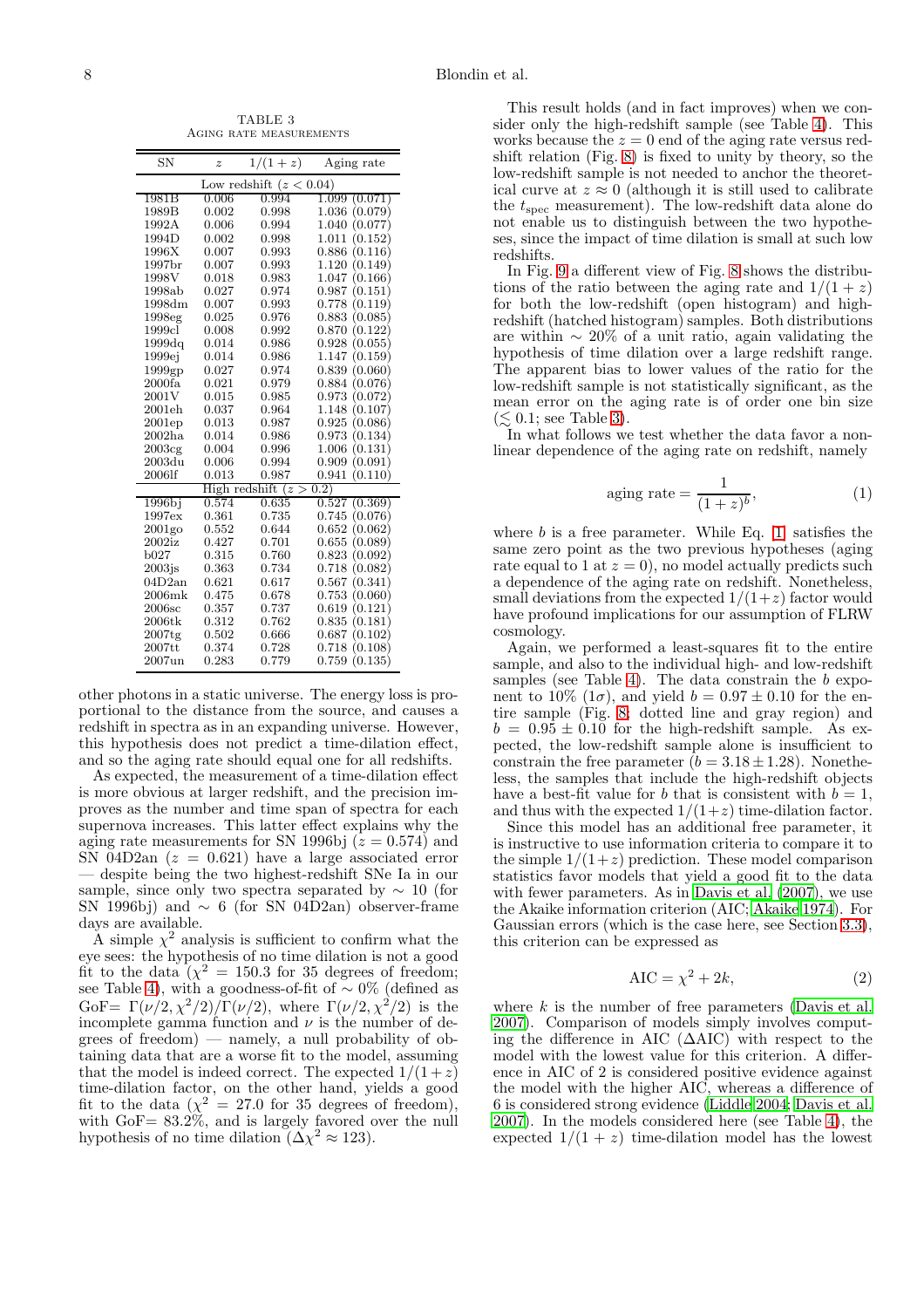

<span id="page-8-1"></span>FIG. 8.— Apparent aging rate versus  $1/(1+z)$  for the 13 high-redshift  $(0.28 \le z \le 0.62)$  and 22 low-redshift  $(z < 0.04)$  SNe Ia in our sample. Overplotted are the expected  $1/(1+z)$  time dilation (solid line) and the best-fit  $1/(1+z)^{b}$  model (with  $b = 0.97 \pm 0.10$ ; dotted line and gray area). The dashed line corresponds to no time dilation, as expected in the tired-light model — clearly inconsistent with the data. The inset shows a close-up view of the low-redshift sample. These data are summarized in Table [3.](#page-7-0)

| TABLE 4                        |  |  |  |  |  |
|--------------------------------|--|--|--|--|--|
| TIME-DILATION MODEL COMPARISON |  |  |  |  |  |

<span id="page-8-2"></span>

|                    |                | All SNe |                | High-redshift SNe only |        |                        | Low-redshift SNe only |        |                        |
|--------------------|----------------|---------|----------------|------------------------|--------|------------------------|-----------------------|--------|------------------------|
| Model <sup>a</sup> | $\chi^2$ /dof  | GoF     | $\Delta AIC$   | $\chi^2$ /dof          |        | $GoF \quad \Delta AIC$ | $\chi^2$ /dof         |        | $GoF \quad \Delta AIC$ |
|                    |                | $(\%)$  |                |                        | $(\%)$ |                        |                       | $(\%)$ |                        |
| $1/(1+z)$          | 27.0/35        | 83.2    | $\overline{0}$ | 3.6/13                 | 99.5   | $\theta$               | 23.4/22               | 38.2   |                        |
| $1/(1+z)^{b}$      | 26.9/34        | 80.2    | $\mathbf{1}$   | 3.4/12                 | 99.2   |                        | 20.3/21               | 50.0   | $-1$                   |
| tired light        | $150.3/35$ 0.0 |         | 123            | 123.4/13               | 0.0    | 119                    | 26.9/22               | 21.4   |                        |

<sup>a</sup> The best-fit values for the b exponent in the second model are as follows. All SNe:  $b =$  $0.97 \pm 0.10$ ; high-redshift SNe only:  $b = 0.95 \pm 0.10$ ; low-redshift SNe only:  $b = 3.18 \pm 1.28$ 

AIC (although this is not true for the low-redshift sample), and we compute AIC differences with respect to that model.

With  $\Delta AIC = 1$ , we conclude that the information criteria do not provide positive evidence against a  $1/(1+$ z)<sup>b</sup> dependence of the aging rate. The  $\chi^2$  per degree of freedom is also satisfactory for the samples that include the high-redshift objects.

The two other models considered previously have no

free parameters ( $k = 0$  in Eq. [\[2\]](#page-7-2)), hence  $\Delta AIC = \Delta \chi^2$ , and the information criterion is reduced to a simple  $\chi^2$ test.

## 5. CONCLUSION

<span id="page-8-0"></span>We have presented 35 spectra of 13 high-redshift  $(0.28 \le z \le 0.62)$  SNe Ia, which include previously unpublished data from the ESSENCE and SNLS projects and from our own dedicated program at the ESO Very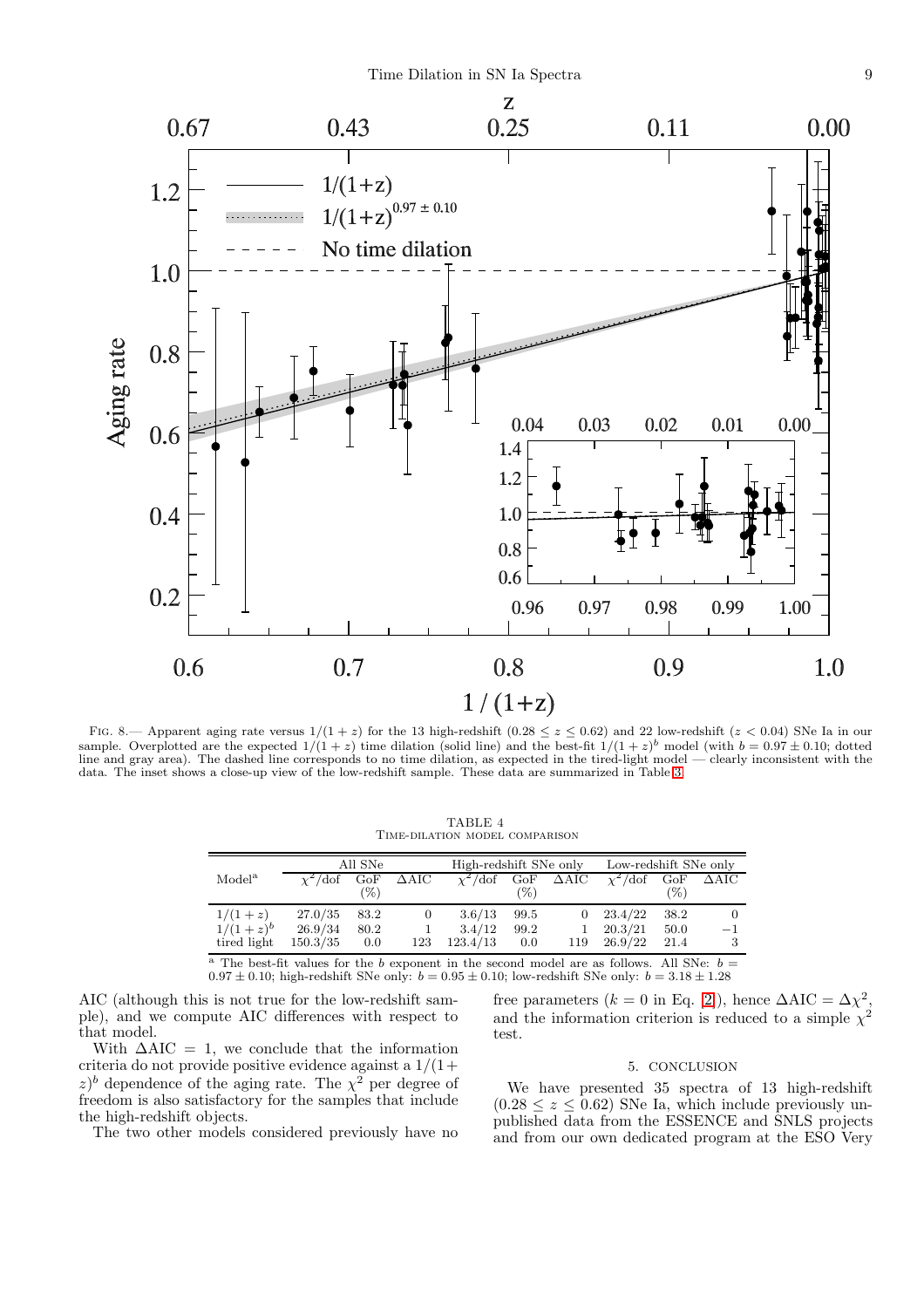

<span id="page-9-1"></span>FIG. 9.— Ratio of the aging rate to  $1/(1+z)$  for all SNe Ia in Fig. [8.](#page-8-1) Both the low-redshift (open histogram) and high-redshift (hatched histogram) samples are shown.

Large Telescope. Given the rapid and predictable evolution of SN Ia spectral features with age, as well as the relative homogeneity of SN Ia spectra at a given age, one is able to determine the (rest-frame) age of a single spectrum with a typical accuracy of 1–3 d [\(Riess et al. 1997;](#page-13-11) [Foley et al. 2005](#page-12-4); [Hook et al. 2005](#page-13-30); [Howell et al. 2005;](#page-13-12) [Blondin & Tonry 2007\)](#page-12-3).

Using the Supernova Identification (SNID) code of Blondin  $&$  Tonry (2007), we determine the ages of each spectrum in the supernova rest frame. Comparison with the observed time difference between the spectra yields an apparent aging rate consistent with  $1/(1 + z)$ , as expected in a homogeneous and isotropic expanding universe. Moreover, the data unambiguously rule out the "tired light" hypothesis [\(Zwicky 1929\)](#page-13-28) in which photons lose energy as they interact with matter and other photons in a static universe.

The fact that the age determination is so accurate over a large redshift range also shows that the deviations between spectra of low- and high-redshift SNe Ia in our sample are small.

We also test for alternate dependencies of the aging rate on redshift, namely  $1/(1+z)^b$ , although these are

not predicted by any model. Whether we consider the entire sample or only the high-redshift sample, the bestfit value for the b exponent is consistent with  $b = 1$ , and thus with the expected  $1/(1+z)$  factor.

That these data provide a confirmation of the timedilation factor expected in an expanding universe should be of no surprise. Nonetheless, previous use of SN Ia light curves to test this hypothesis [\(Leibundgut et al. 1996](#page-13-4); [Goldhaber et al. 2001\)](#page-12-1) are prone to the spread in intrinsic light-curve widths and its possible variation with redshift (which includes selection effects; see Section [1\)](#page-0-0).

The data presented here are unique in that they enable the most direct test of the  $1/(1+z)$  time-dilation hypothesis over a larger redshift range than has yet been performed. This hypothesis is favored beyond doubt over models that predict no time dilation. With more data, the focus will shift to testing more thoroughly the alternative  $1/(1+z)^b$  dependence of the aging rate on redshift. Any significant deviation from  $b = 1$  would have a profound impact on our assumption of a FLRW cosmology to describe the universal expansion.

The authors wish to thank the Supernova Legacy Survey (SNLS) collaboration, and in particular Stéphane Basa and Tianmeng Zhang, for providing spectra of supernova 04D2an prior to publication. The ESSENCE survey is supported by the US National Science Foundation (NSF) through grants AST 04-43378 and AST 05-07475. Support for supernova research at Harvard University, including the CfA Supernova Archive, is provided in part by NSF grant AST 06-06772. The Dark Cosmology Centre is funded by the Danish National Research Foundation. A. C. acknowledges the support of CONICYT, Chile, under grants FONDECYT 1051061 and FONDAP 15010003. T. M. D. appreciates the support of the Villum Kann Rasmussen Fonden. A. V. F. is grateful for the support of NSF grant AST 06-07894. G. P. acknowledges the support of the Proyecto FONDE-CYT 3070034.

Facilities: VLT:Kueyen (FORS1), VLT:Antu<br>(FORS2), Gemini:South (GMOS), Gemini:Gillete (FORS2), Gemini:South (GMOS), Gemini:Gillete (GMOS), Keck:I (LRIS), Keck:II (DEIMOS, ESI), Magellan:Baade (IMACS), Magellan:Clay (LDSS3).

### APPENDIX

# A. TIME DILATION IN AN EXPANDING UNIVERSE

<span id="page-9-0"></span>In a homogeneous, isotropic expanding universe, the interval  $d\tau$  between two space-time events is given by the Robertson-Walker (RW) metric [\(Robertson 1935](#page-13-31), [1936a](#page-13-32)[,b](#page-13-33); [Walker 1936](#page-13-34)),

<span id="page-9-2"></span>
$$
d\tau^2 = c^2 dt^2 - a^2(t) \left[ \frac{dr^2}{1 - kr^2} + r^2 (d\theta^2 + \sin^2 \theta d\phi^2) \right],
$$
 (A1)

where c is the speed of light in vacuum, t is the cosmic time,  $(r, \theta, \phi)$  are the comoving spatial coordinates, k is the curvature parameter, and  $a(t)$  is the dimensionless scale factor. In what follows we assume the present-day value of the dimensionless scale factor  $a_0 = 1$ .

Photons travel along null geodesics  $(d\tau^2 = 0)$ . In what follows we consider radial null rays only  $(d\theta = d\phi = 0)$ . For a photon emitted at time  $t_1$  from an object located at  $(r_1, \theta_1, \phi_1)$  and observed at time  $t_0$ , Eq. [\[A1\]](#page-9-2) implies

<span id="page-9-3"></span>
$$
\int_{t_1}^{t_0} \frac{cdt}{a(t)} = \int_0^{r_1} \frac{dr}{\sqrt{1 - kr^2}} \equiv f(r_1).
$$
 (A2)

Here we assume that the object from which the photon was emitted has constant coordinates  $(r_1, \theta_1, \phi_1)$  such that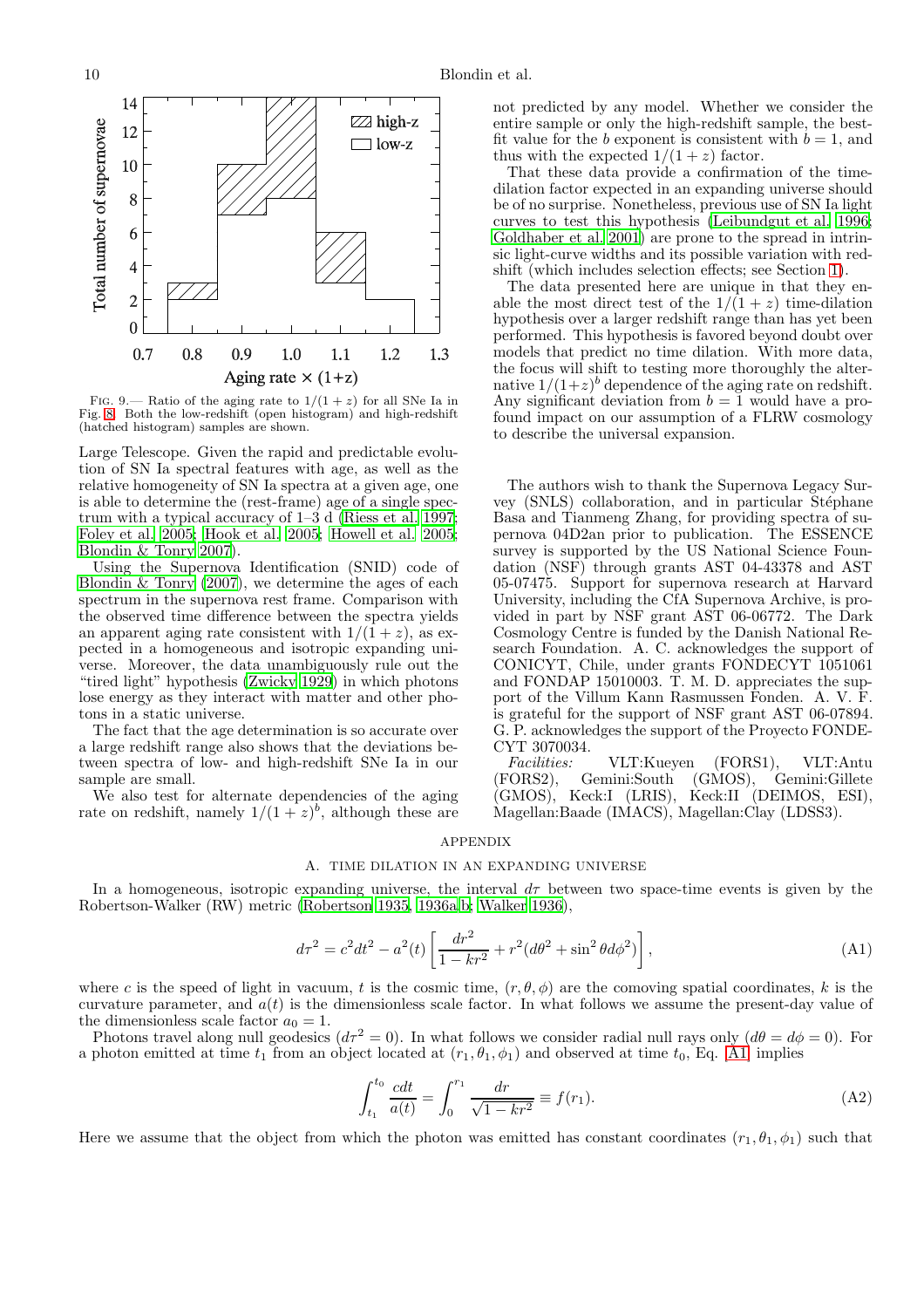$f(r_1)$ , also known as the comoving distance, is time independent. Thus, for a photon emitted at time  $t_1 + \delta t_1$  and observed at time  $t_0 + \delta t_0$ , Eq. [\[A1\]](#page-9-2) also implies

<span id="page-10-0"></span>
$$
\int_{t_1 + \delta t_1}^{t_0 + \delta t_0} \frac{cdt}{a(t)} = f(r_1). \tag{A3}
$$

For small  $\delta t_1$  (and hence small  $\delta t_0$ ), the rate of change of the scale factor remains roughly constant and Eqs. [\[A2\]](#page-9-3) and [\[A3\]](#page-10-0) imply

$$
\frac{\delta t_0}{a_0} = \frac{\delta t_1}{a(t_1)}.\tag{A4}
$$

Hence, a light signal emitted with frequency  $\nu_1$  will reach us with frequency  $\nu_0$  such that

$$
\frac{\nu_0}{\nu_1} = \frac{\delta t_1}{\delta t_0} = \frac{a(t_1)}{a_0}.
$$
\n(A5)

Using the standard definition of redshift,  $z = (l_0 - l_1)/l_1 = \nu_1/\nu_0 - 1$ , we obtain a relationship between observed and rest-frame time intervals in a RW metric as a function of redshift z:

<span id="page-10-2"></span>
$$
\frac{\delta t_0}{\delta t_1} = 1 + z. \tag{A6}
$$

A supernova at redshift z will thus appear to age  $(1 + z)$  times more slowly with respect to a local event at  $z \approx 0$ .

The prediction of time dilation proportional to  $(1+z)$  is generic to expanding universe models, whether the underlying theory be general relativity (e.g., the Friedmann-Lemaître-Robertson-Walker universe), special relativity (e.g., the Milne Universe), or Newtonian expansion. A point of confusion can occur in the special relativistic case for which the well-known time-dilation factor is given by

<span id="page-10-1"></span>
$$
\gamma_{\rm SR} = \left[1 - \left(\frac{v}{c}\right)^2\right]^{-1/2} \tag{A7}
$$

$$
=\frac{1}{2}\left(1+z+\frac{1}{1+z}\right),\tag{A8}
$$

which evidently differs from  $(1+z)$ . Thus it might be assumed that a special relativistic expansion can be distinguished from the FLRW universe using a time-dilation test<sup>27</sup>.

This is not the case. Special relativistic expansion of the universe assumes there is an inertial frame that extends to infinity (impossible in the non-empty general relativistic picture) and that the expansion involves objects moving through this inertial frame. The time-dilation factor from Eq. [\[A8\]](#page-10-1) relates the proper time in the moving emitter's inertial frame ( $\delta t_1$ ) to the proper time in the observer's inertial frame ( $\delta t_0$ ). To measure this time dilation the observer has to set up a set of synchronized clocks (each at rest in the observer's inertial frame) and take readings of the emitter's proper time as the emitter moves past each synchronized clock. The readings show that the emitter's clock is time dilated such that  $\delta t_0 = \gamma_{\rm SR} \delta t_1$ .

We do not have this set of synchronized clocks at our disposal when we measure time dilation of supernovae in an expanding universe and therefore Eq. [\[A8\]](#page-10-1) is not the time dilation we observe. We must also take into account an extra time-dilation factor that occurs because the distance to the emitter (and thus the distance light has to propagate to reach us) is increasing. In the time  $\delta t_0$  the emitter moves a distance  $v\delta t_0$  away from us. The total proper time we observe,  $\delta t_{0,\text{tot}}$ , is  $\delta t_0$  plus an extra factor describing how long light takes to traverse this extra distance  $(v\delta t_0/c)$ ,

$$
\delta t_{0,\text{tot}} = \delta t_0 (1 + v/c). \tag{A9}
$$

The relationship between proper time at the emitter and proper time at the observer is thus

$$
\delta t_{0,\text{tot}} = \gamma_{\text{SR}} \delta t_1 (1 + v/c) \tag{A10}
$$

$$
= \delta t_1 \sqrt{\frac{1 + v/c}{1 - v/c}} \tag{A11}
$$

$$
=\delta t_1(1+z),\tag{A12}
$$

which is identical to the GR time-dilation equation.

<sup>27</sup> In fact, such an erroneous assumption was made by one of the current authors of [Davis & Lineweaver \(2004](#page-12-10)).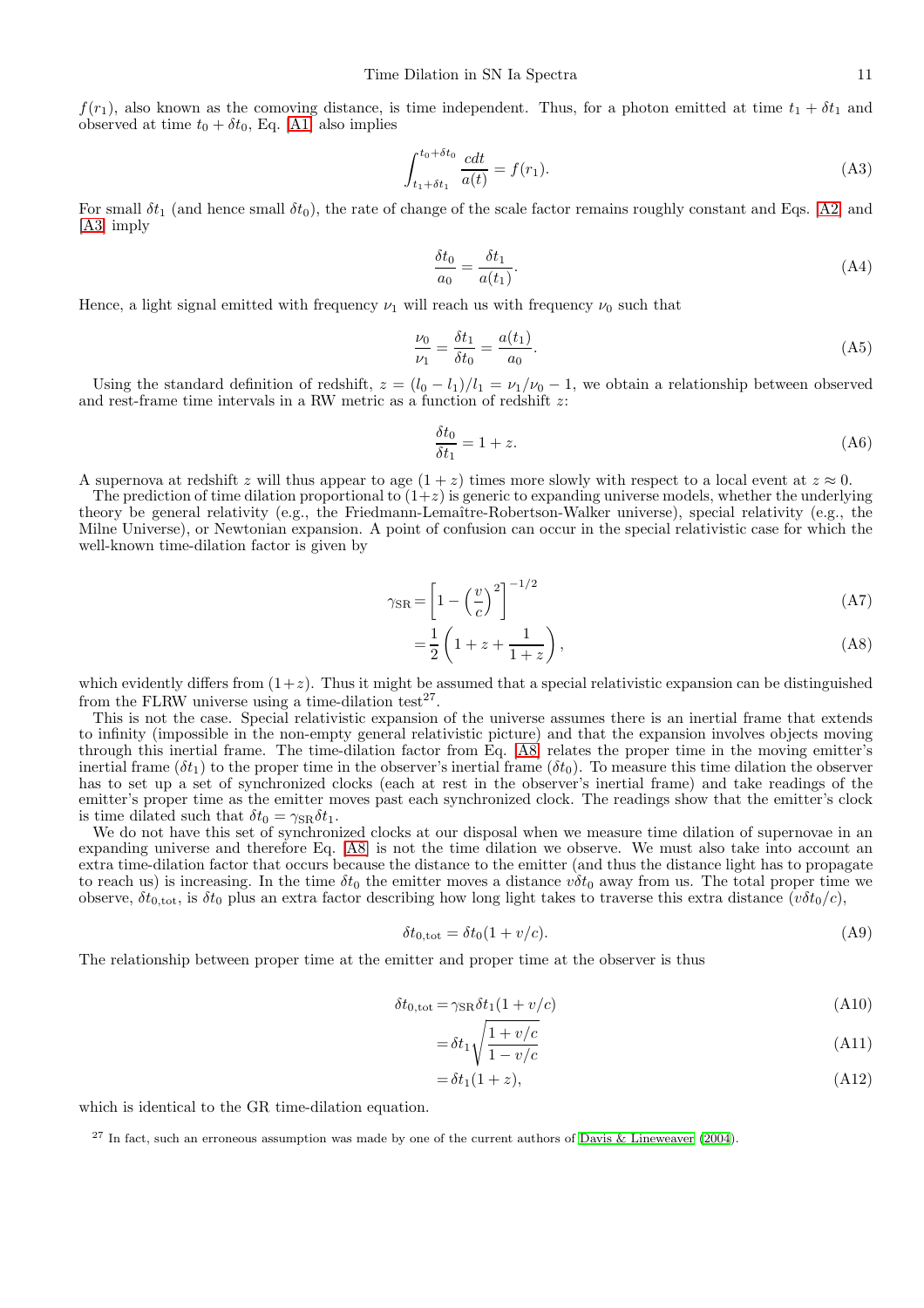

<span id="page-11-1"></span>Fig. 10.— Upper panel: comparison of supernova *rest-frame* ages (in days from maximum light) obtained from cross-correlation with spectral templates ( $t_{\rm spec}$ ) and from fits to the light curve ( $t_{\rm LC}$ ). 145 age measurements for the subsample of 22 low-redshift SNe Ia are shown<br>in gray. The dashed line represents the one-to-one correspondence betwe the mean offset between  $t_{\rm spec}$  and  $t_{\rm LC}$  for a given supernova.

Non-cosmological redshifts (i.e., not due to universal expansion) also cause a time-dilation effect described by Eq. [\[A6\]](#page-10-2). However, these additional effects from peculiar velocities and gravitational redshifts contribute random error only, and do not bias the measurements presented here.

# B. COMPARISON OF SPECTRAL AND LIGHT-CURVE AGES

<span id="page-11-0"></span>To test the accuracy of the age determination using SNID, we select the SNe Ia for which a well-sampled light curve is available around maximum light. Only the ESSENCE and SNLS SNe Ia in our sample have associated light curves for which we could determine the date of maximum brightness  $(t_{\text{max}})$ . To do so we used the MLCS2k2 light-curve fitting code of [Jha et al. \(2007\)](#page-13-8), as done by [Wood-Vasey et al. \(2007\)](#page-13-35). This way we can determine the time difference (in the *observer* frame) between maximum light  $(t_{\text{max}})$  and the time the spectrum was obtained  $(t_{\text{obs}})$ . We compare this time interval with the rest-frame age determined through cross-correlation with local SN Ia spectral templates using SNID  $(t_{\text{spec}})$ . We expect a one-to-one correspondence between

$$
t_{\rm LC} = \frac{t_{\rm obs} - t_{\rm max}}{1 + z} \tag{B1}
$$

and  $t_{\rm spec}$ .

The result is shown as black points in Fig. [10.](#page-11-1) While the agreement is good, there is a mean systematic offset of  $-1.6$ d between  $t_{\rm spec}$  and  $t_{\rm LC}$ , as shown in the middle panel. If this offset were to affect only a subset of age measurements for a given supernova, the impact on the aging rate determination would be severe. To check this, we correct the spectral ages of a given supernova for the mean difference between  $t_{\rm LC}$  and  $t_{\rm spec}$ . This "corrected" age residual,  $\Delta t_{\rm corr}$ is plotted in the lower panel of Fig. [10.](#page-11-1) The mean residual drops to −0.1 d and the scatter decreases slightly.

Since there are 2 to 4  $t_{\rm spec}$  measurements for a given supernova, and only one measurement of  $t_{\rm max}$ , the source of the discrepancy between the spectral and light-curve ages is most likely due to the determination of the date of maximum using the light-curve fitter. Indeed, using a different light-curve fitter (SALT2; [Guy et al. 2007](#page-12-11)) yields values for  $t_{\text{max}}$ that differ from the MLCS2k2 measurements by more than one day in 9 out of 10 cases, and by more than two days for three objects (SNe 2003js, 2007tg, and 2007un). These discrepancies are due to a combination of differences in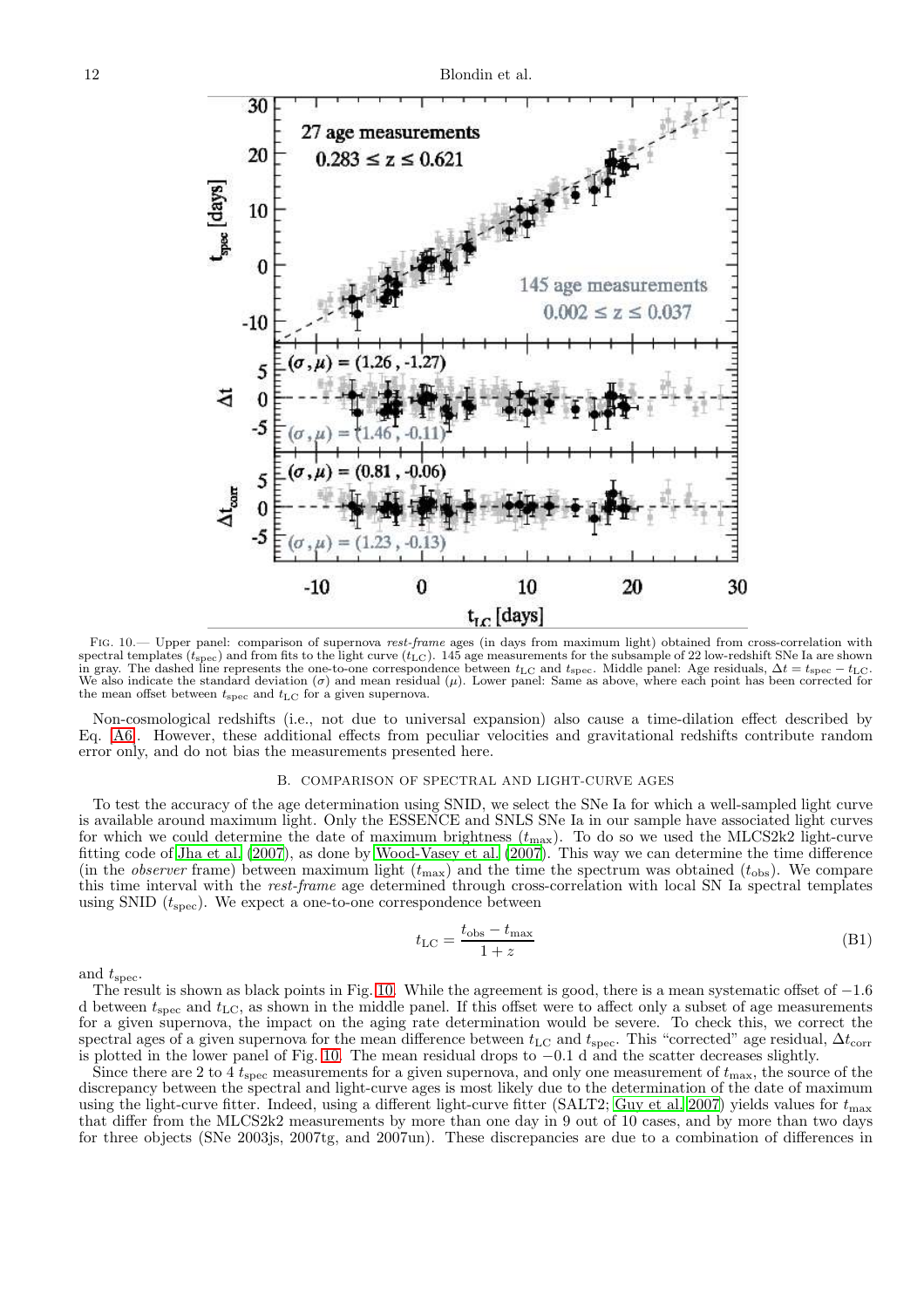|                   |                                               | AUDO                                                |                                                     |                                                                                         |
|-------------------|-----------------------------------------------|-----------------------------------------------------|-----------------------------------------------------|-----------------------------------------------------------------------------------------|
| SN                | $t_{\rm LC}$                                  | $t_{\rm spec}$                                      | $\Delta t$                                          | $\Delta t_{\rm corr}$                                                                   |
| (1)               | (2)                                           | (3)                                                 | (4)                                                 | (5)                                                                                     |
| $2002$ iz         | (1.1)<br>$0.1\,$<br>19.4<br>(1.1)             | $-0.5(2.2)$<br>17.6<br>(1.2)                        | $-0.6(2.4)$<br>$-1.8$<br>(1.6)                      | 0.8(1.5)<br>$-0.4$<br>(2.3)                                                             |
| b027              | $-2.4$                                        | $-3.5\,$                                            | 1.9                                                 | 0.9                                                                                     |
|                   | (0.5)                                         | (1.8)                                               | $^{-1.1}$                                           | 1.7                                                                                     |
|                   | 17.9                                          | 18.4                                                | $0.5\,$                                             | 0.7                                                                                     |
|                   | (0.5)                                         | (1.6)                                               | (1.7)                                               | (1.4)                                                                                   |
| $2003$ js         | $-3.2$                                        | $-4.9$                                              | $^{-1.7}$                                           | 0.3                                                                                     |
|                   | (0.3)                                         | 1.6)                                                | $1.6^{\circ}$                                       | 2.0                                                                                     |
|                   | 14.6                                          | 12.5                                                | $^{-2.1}$                                           | $^{ -0.1}$                                                                              |
|                   | (0.3)                                         | (1.2)                                               | 1.2)                                                | $\left[ 2.3\right]$                                                                     |
| 04D2an            | $-3.2$                                        | $-2.5$                                              | 0.7                                                 | $0.\overline{2}$                                                                        |
|                   | (0.9)                                         | 1.6)                                                | 1.8)                                                | $1.4\,$                                                                                 |
|                   | (0.9)                                         | (1.3)                                               | 0.4                                                 | 1.3                                                                                     |
|                   | 0.5                                           | 0.9                                                 | (1.6)                                               | $-0.1$                                                                                  |
| $2006\mathrm{mk}$ | $-3.6$                                        | $-6.2$                                              | (1.3)                                               | 2.7                                                                                     |
|                   | (0.7)                                         | (1.0)                                               | $^{-2.6}$                                           | $-0.5$                                                                                  |
|                   | 2.6                                           | (2.2)                                               | $-3.2$                                              | $-1.1$                                                                                  |
|                   | (0.7)                                         | $-0.6$                                              | (2.3)                                               | (3.3)                                                                                   |
|                   | 10.0                                          | 7.3                                                 | (2.0)                                               | $-0.6$                                                                                  |
|                   | (0.7)                                         | (1.9)                                               | $-2.7$                                              | (2.8)                                                                                   |
|                   | 18.2                                          | 18.5                                                | $0.3\,$                                             | 2.4                                                                                     |
|                   | (0.7)                                         | (1.8)                                               | (1.9)                                               | (0.9)                                                                                   |
| 2006sc            | 0.9                                           | 0.9                                                 | 1.7                                                 | 0.9                                                                                     |
|                   | (0.5)                                         | (1.6)                                               | 0.0                                                 | 1.0                                                                                     |
|                   | $10.5\,$                                      | 9.8                                                 | $-0.7$                                              | $0.2\,$                                                                                 |
|                   | (0.5)                                         | (1.4)                                               | (1.5)                                               | (1.2)                                                                                   |
|                   | 16.4                                          | 13.4                                                | $-3.0$                                              | $3.2^{\circ}$                                                                           |
|                   | (0.5)                                         | (2.2)                                               | $\left( 2.3\right)$                                 | $^{-2.1}$                                                                               |
| $2006$ tk         | $-6.1$                                        | $-8.8$                                              | $-2.7$                                              | 2.8                                                                                     |
|                   | (0.5)                                         | 2.4                                                 | $\left[ 2.5\right]$                                 | $-0.8$                                                                                  |
|                   | $2.3\,$                                       | $0.3\,$                                             | $-2.0$                                              | $-0.1$                                                                                  |
|                   | (0.5)                                         | (2.0)                                               | (2.1)                                               | $2.2^{\circ}$                                                                           |
|                   | 4.6                                           | 2.9                                                 | $-1.7$                                              | 0.2                                                                                     |
|                   | (0.5)                                         | [0.9]                                               | $1.0^{\circ}$                                       | $1.9\,$                                                                                 |
| $2007$ tg         | -6.6<br>(0.9)<br>0.0<br>(0.9)<br>9.3<br>(0.9) | $-6.1$<br>(2.0)<br>$-0.5$<br>(1.8)<br>10.0<br>(1.5) | (2.2)<br>$0.5\,$<br>(2.0)<br>$-0.5$<br>0.7<br>(1.8) | 0.2<br>$\cdot^2$<br>1<br>$-0.8$<br>$^{\prime}1.2^{\prime}$<br>$\left(1.3\right)$<br>0.4 |
| $2007$ tt         | $-2.5$                                        | (2.1)                                               | $-2.5$                                              | $-0.1$                                                                                  |
|                   | (0.6)                                         | $-5.0$                                              | (2.2)                                               | $^{\prime}2.7$                                                                          |
|                   | 8.3                                           | 6.1                                                 | $^{-2.2}$                                           | 0.2                                                                                     |
|                   | (0.6)                                         | 1.4)                                                | 1.6)                                                | (2.5)                                                                                   |
|                   | 17.7                                          | 14.9                                                | (2.2)                                               | $0.4\,$                                                                                 |
|                   | (0.6)                                         | (2.2)                                               | $-2.8$                                              | (3.0)                                                                                   |
| $2007$ un         | 4.3                                           | $3.\overline{2}$                                    | $-1.1$                                              | 0.1                                                                                     |
|                   | (0.4)                                         | (2.2)                                               | $\left( 2.3\right)$                                 | 1.4                                                                                     |
|                   | 12.1                                          | 11.1                                                | $-1.0$                                              | 0.2                                                                                     |
|                   | (0.4)                                         | 1.3)                                                | 1.3                                                 | 1.4                                                                                     |
|                   | 19.1                                          | 17.7                                                | (1.5)                                               | $-0.2$                                                                                  |
|                   | (0.4)                                         | (1.4)                                               | $-1.4$                                              | (1.7)                                                                                   |

<span id="page-12-12"></span>TABLE 5 Comparison of rest-frame light-curve and spectral ages

*Column headings:* (1) SN name. (2) SN rest-frame age in days from maximum light, derived from the light curve. (3) SN rest-frame age in days from maximum light, derived from the cross-correlation with spectral templates using SNID. (4)  $\Delta t = t_{\rm spec}-t_{\rm LC}$ . (5)  $\Delta t$  corrected for the mean offset between  $t_{\rm spec}$  and  $t_{\rm LC}$ .

light-curve fitter algorithms and data quality (light-curve sampling around maximum light and signal-to-noise ratio of each light-curve measurement; see [Miknaitis et al. 2007\)](#page-13-36).

Therefore, while there is a systematic offset between part of these different age determinations, this offset affects all measurements in a similar fashion and has no impact on the determination of the rate of aging. In fact, the main result of this paper (see Section [4\)](#page-6-0) is completely independent of  $t_{\rm LC}$ , and hence of  $t_{\rm max}$ . Nonetheless, the comparison between spectral and light-curve ages confirms the accuracy of age determination using spectra alone [\(Blondin & Tonry 2007](#page-12-3)). The age measurements for all the high-redshift SNe Ia in our sample are reported in Table [5.](#page-12-12)

In making the comparison we have implicitly assumed what we are trying to show, namely a time-dilation factor of  $(1+z)$ . Accordingly, we also make the same comparison for our subsample of 22 low-redshift SNe Ia  $(0.002 \le z \le 0.04)$ . At such low redshifts, the  $(1+z)$  correction present in  $t_{\text{LC}}$  is negligible (the mean correction is ~ 0.06 d). The result is shown as gray points in Fig. [10.](#page-11-1) The mean residual between  $t_{\text{LC}}$  and  $t_{\text{spec}}$  for this low-redshift sample is close to zero with a small scatter ( $\sigma \approx 1.5$  d), and unlike the high-redshift sample there is no significant systematic offset between the two age measurements.

The age measurements presented in Table [2](#page-5-1) also enable us to infer the date of maximum light for each supernova using spectra alone (corresponding to  $t_{\rm spec} = 0$ ). This way we are able to determine the time of maximum for the SNe Ia in our sample for which a well-sampled light curve was unavailable (SNe 1996bj, 1997ex, and 2001go; see Table [6\)](#page-13-37). We can also compare the dates of maximum as inferred from a fit to the light curve  $(t_{\text{max}}^{\text{LC}})$  with those determined from the spectra alone ( $t_{\text{max}}^{\text{spec}}$ ). The results are also shown in Table [6.](#page-13-37) For four objects ( $\overline{\text{SNe}}$  2003js, 2006mk, 2006tk, and 2007tt) the disagreement is larger than  $1\sigma$ , and explains the systematic negative offset between  $t_{\rm spec}$  and  $t_{\rm LC}$  seen in Fig. [10.](#page-11-1)

### **REFERENCES**

<span id="page-12-9"></span>Akaike, H. 1974, IEEE Transactions on Automatic Control, 19, 716 Benetti, S., et al. 2005, ApJ, 623, 1011 Blondin, S., et al. 2006, AJ, 131, 1648

<span id="page-12-6"></span><span id="page-12-5"></span><span id="page-12-3"></span>Blondin, S. & Tonry, J. L. 2007, ApJ, 666, 1024

<span id="page-12-0"></span>Conley, A., et al. 2006, AJ, 132, 1707

<span id="page-12-10"></span>Davis, T. M. & Lineweaver, C. H. 2004, Publications of the

Astronomical Society of Australia, 21, 97

<span id="page-12-8"></span>Davis, T. M., et al. 2007, ApJ, 666, 716

<span id="page-12-7"></span>Falco, E. E., et al. 1999, PASP, 111, 438

- <span id="page-12-4"></span>Foley, R. J., Filippenko, A. V., Leonard, D. C., Riess, A. G.,
- Nugent, P., & Perlmutter, S. 2005, ApJ, 626, L11
- <span id="page-12-1"></span>Goldhaber, G., et al. 2001, ApJ, 558, 359
- <span id="page-12-11"></span>Guy, J., et al. 2007, A&A, 466, 11
- <span id="page-12-2"></span>Hamuy, M., Phillips, M. M., Maza, J., Suntzeff, N. B., Schommer, R. A., & Aviles, R. 1995, AJ, 109, 1